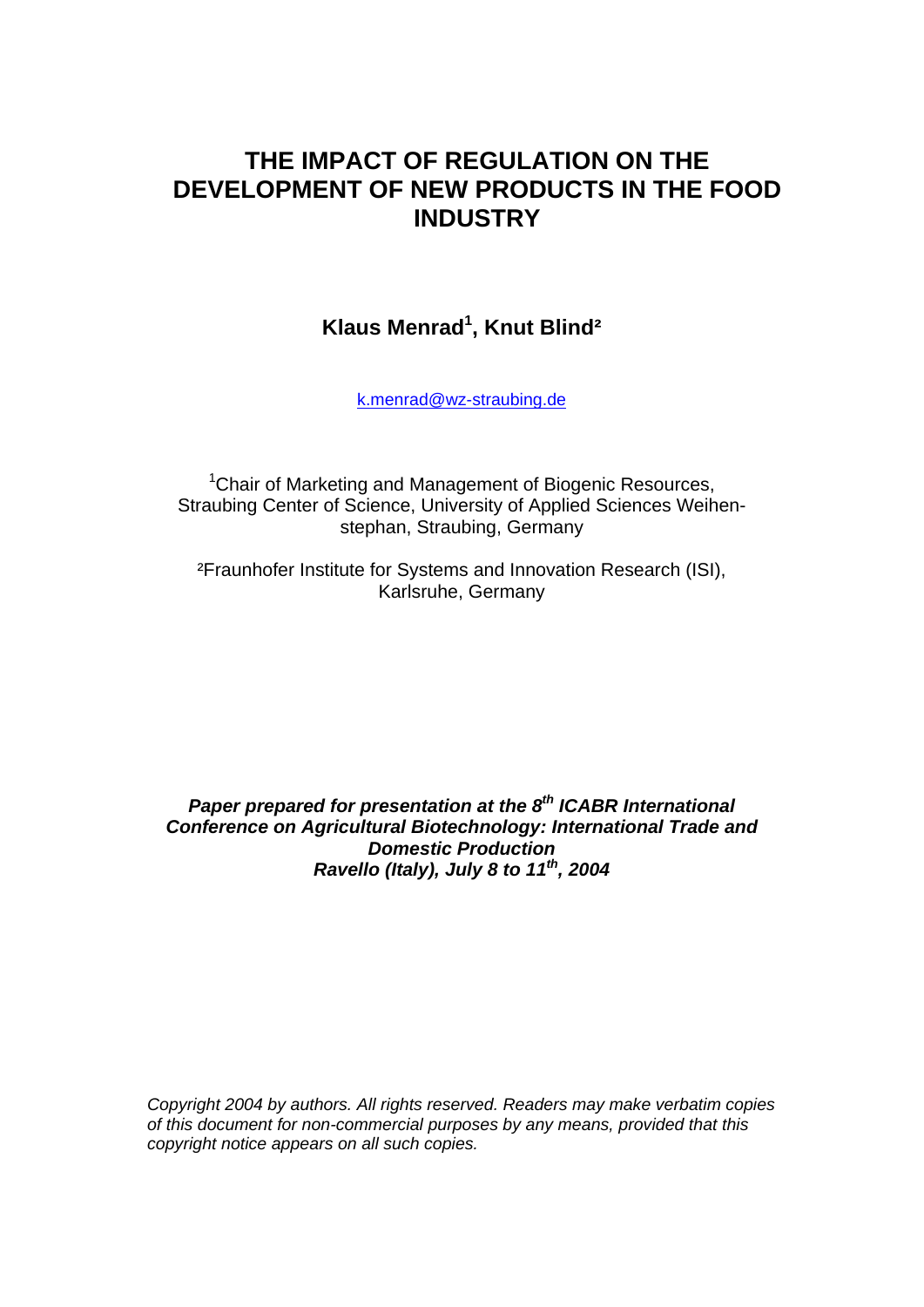## **8th ICABR International Conference on**

Agricultural Biotechnology: International Trade and Domestic Production

## **Ravello (Italy), July 8 to 11, 2004**

## **The impact of regulation on the development of new products in the food industry**

*Prof. Klaus Menrad University of Applied Sciences of Weihenstephan Science Centre Straubing Schulgasse 16 94315 Straubing Germany E-mail: Klaus.Menrad@fh-weihenstephan.de* 

*PD Dr. Knut Blind Fraunhofer Institute for Systems and Innovation Research (ISI) Breslauer Str. 48 76139 Karlsruhe Germany E-mail: Knut.Blind@isi.fraunhofer.de* 

Abstract

The paper gives an overview of the general regulatory framework relevant for the food industry in the EU and USA, as well as some information on the character of innovations in the food chain. In a second step three very innovative fields in the food industry are analysed whether the existing regulatory framework has hindering or facilitating impacts on innovations: the use of genetic engineering, healthoriented Functional Foods and organic food products. Empirical results among a survey of EU food manufacturing firms are presented which assess the current framework in the EU and its impact on innovation activities. The paper concludes with some remarks about the role of regulations for R&D and marketing of new products in the food industry.

Key words

Food industry, regulation, innovation, biotechnology, organic food, Functional Food, European Union, United States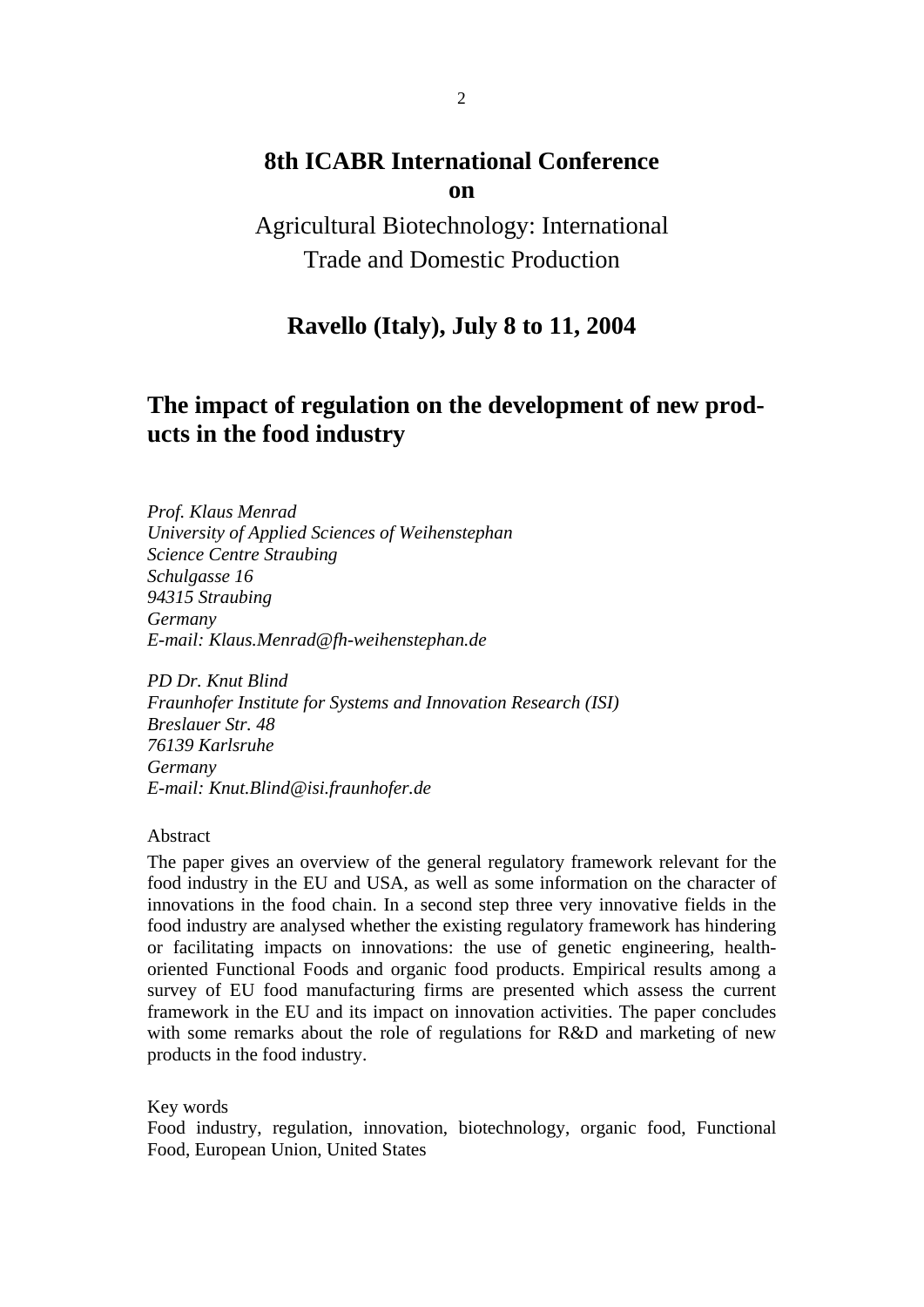## **The impact of regulation on the development of new products in the food industry**

The question of regulation, innovation and their impact on competitiveness in global markets has a high relevance for the food industry. However, little has been done to understand the effect of regulation on the capacity of such a traditional industry like the food industry to innovate and to introduce new products and services in the market. The debate has taken place at a level of anecdotal evidence and poor systematic empirical foundations. In addition, most of the approaches assume a static framework, not recognising the long-term dynamic feedback loops between regulation and technical progress and new markets. Finally, the majority of the expressed statements, especially from industry, come to the conclusion that the negative impacts of regulation outweigh the positive effects. This paper aims to bridge the gap between the challenge to shape a regulatory framework, which allows the emergence of new markets, and even to use regulation as an instrument to foster innovation and the lack of adequate, reliable and systematic knowledge on their interrelationship.

### *Methodology*

For this purpose a methodological set was used, consisting of reviewing existing literature and reports, marketing statistics, press releases and other documents of companies and trade associations as well as regulatory and legal documents. In addition, a questionnaire-based survey among manufacturing companies and research institutions of the EU was carried out in order to analyse the view of different industries – among others the food processing industry – concerning the regulatory framework in the EU and its interrelationships to innovation activities in different fields. The target group of the survey were besides the food processing industry the environmental sector, pharmaceutical industry, mechanical engineering, electrotechnology, and transport and telecommunication services. Finally expert interviews were used to complement the picture and give additional background insight in the analysed processes.

#### *Regulatory regime of the food industry*

Due to the increasing internationalisation of food and commodity markets, political and regulatory influential factors gain increasing relevance for the food industry. By speeding up the integration of international markets and increasing numbers of international joint ventures, the food industry is more and more influenced by international legislation. Against this background single national states are no longer able to perform an independent food legislation for their own country.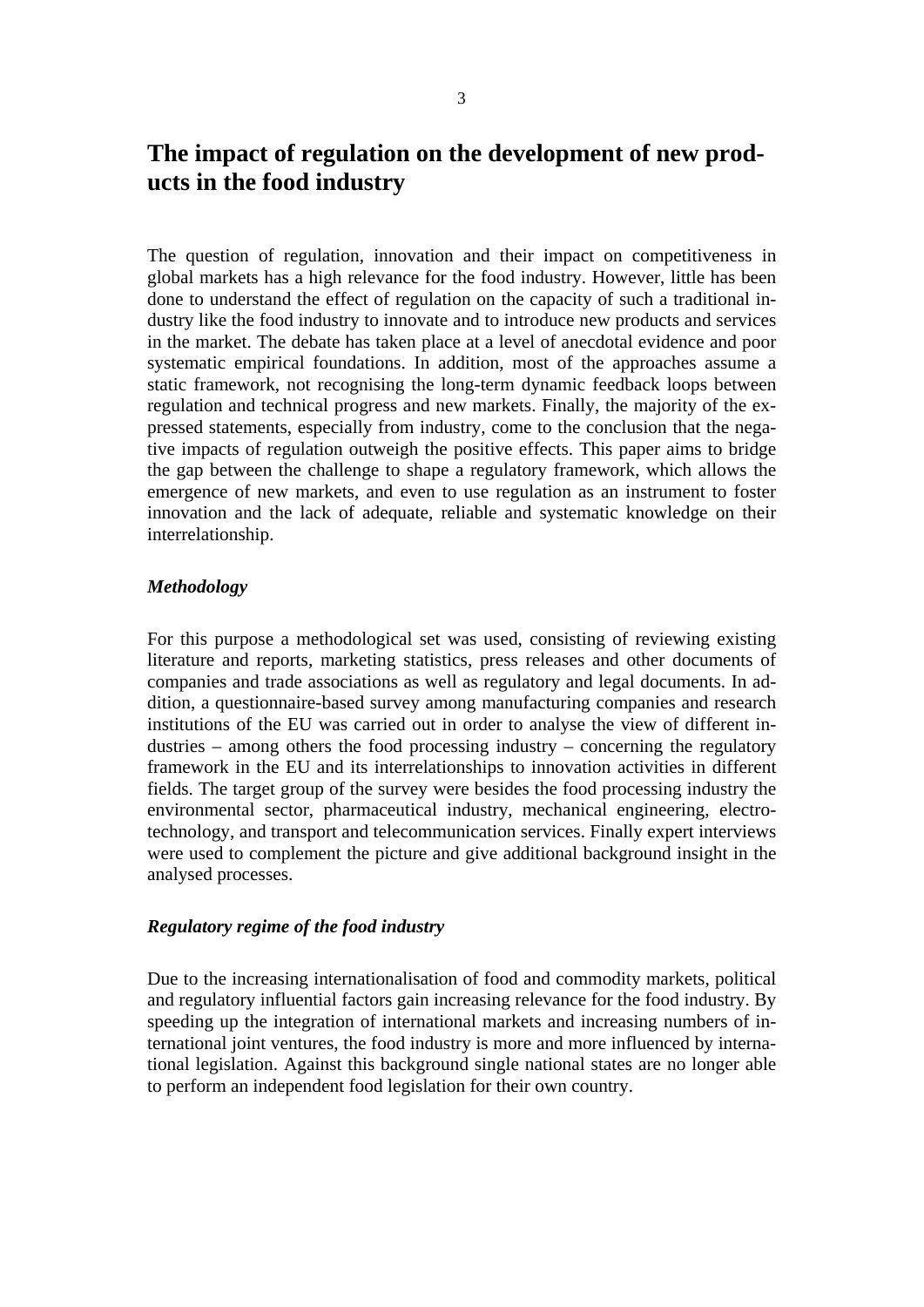A specific relevance for food production and food processing have the standards of the so-called *Codex Alimentarius*. The *Codex Alimentarius* encloses all standards, voluntary agreements and recommendations of the so-called *Codex Alimentarius* Commission. This Codex Commission is the highest international committee for defining worldwide accepted standards for foods. It is a common committee of the Food and Agriculture Organisation of the United Nations (FAO) and the World Health Organisation (WHO). In 2000 the membership of the *Codex Alimentarius Commission* comprised 165 countries representing 98 % of the world's population. In 2003, the *Codex Alimentarius* contained more than 230 standards, more than 3,000 upper levels of pesticide residues and more than 1,000 assessments of food additives (Codex Alimentarius 2003). The Codex develops standards or gives recommendations to labelling issues, food additives, dietary food products, harmful substances in food, analytical methods, aspects of general food hygiene, the control of food imports and exports as well as levels of residues of veterinary pharmaceuticals and pesticides on foods. The increasing relevance of this type of standards is underlined by the fact that an increasing number of countries are transforming the Codex's standards into national law.

The *EU legislation on foodstuffs* (with some exceptions like novel foods and novel food ingredients) leaves food industry companies free to market their products without pre-market approval. Food manufacturers have to assure that their products are safe and do not mislead the consumer. These requirements must be met under the sole responsibility of the company and are subject to post-marketing controls by public authorities. In April 1997 the European Commission published a Green Paper "The general principles of Food Law in the European Union" which defines a regulatory framework which covers the entire food chain. The Green Paper had the objectives to ensure a high level of protection of public health and safety and of consumer protection, to ensure the free movement of goods within the single market, to base legislation on scientific evidence and risk assessment, to ensure the competitiveness of the European industry and enhance export prospects, to place the primary responsibility for safe food with industry, producers and suppliers as well as to ensure that legislation is consistent, rational and clear (European Commission 1997).

Following a series of food scandals in the 1990s the European Commission suggested in a White Paper on Food Safety in January 2000 the establishment of an independent European Food Safety Authority (EFSA) which should be responsible for independent scientific advice on all aspect related to food safety, operation of rapid alert systems and communication of risks (European Commission 2000). In addition, suggestions for a new legal framework concerning food safety, control activities, consumer information and international arrangements related to food safety were given in the White Paper. Furthermore, the European Commission announced its intention to streamline and simplify the EU decision-making process for foodstuffs "in order to ensure efficacy, transparency and rapidity" (European Commission 2000).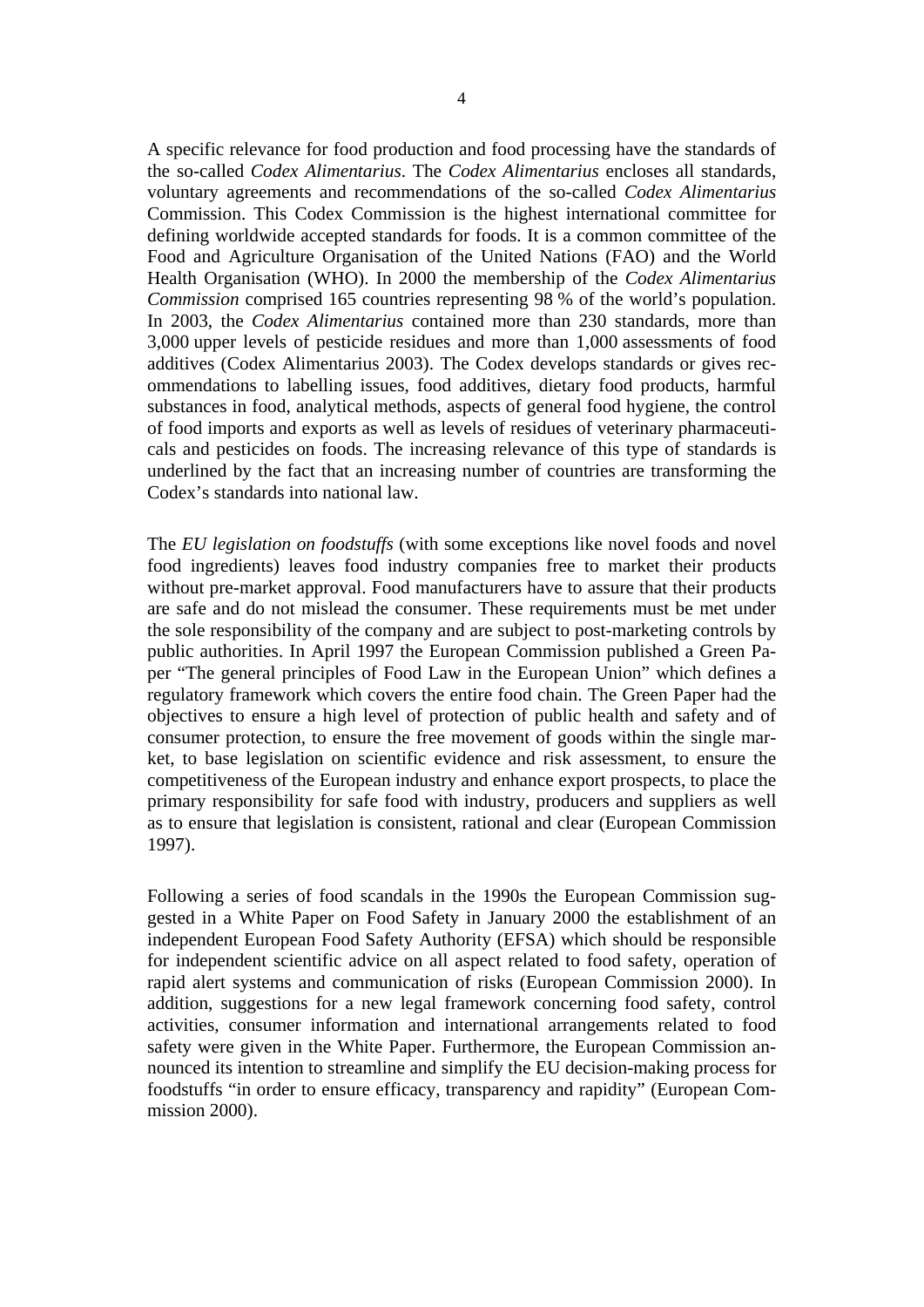In the *United States of America (USA)* foods are regulated under the Federal Food, Drug and Cosmetics Act (FFDCA). This Act was the first and most comprehensive law in the world covering production, distribution and trade of foods, drugs, medical devices and cosmetics. The FFDCA defines foods and standards for food, adulteration of food as well as regulations for misbranding. Under FFDCA the Food and Drug Administration (FDA) oversees safety and labelling of food products with the exception of those containing meat or poultry which are controlled by the United States Department of Agriculture, Food Safety and Inspection Service (FSIS).

In the USA there are no federal requirements that food manufacturing companies have to be registered or get pre-market approval of food as it is the case for manufacturers of pharmaceuticals and medical devices. However, for some categories of food, such as seafood and low-acid canned foods, complex quality control programmes for manufacturing are mandatory (Greenberg 2000). The US food safety system is based on strong but flexible science-based legislation and industry's leader responsibility to produce safe foods. The regulatory approach used in the USA to control food safety refers to a so-called Hazard Analysis and Critical Control Points (HACCP) system. A HACCP system requires manufacturers to identify the likely hazards, like e. g. contamination from outside sources, or deterioration due to failure to maintain refrigeration. These "critical control points" are spots in the process where a failure could lead to a hazard (e. g. unsafe levels of dangerous micro-organisms). Manufacturers establish critical limits, then, if a manufactured product falls outside the limits, the maker knows something needs correction. HACCP systems require extensive record keeping, so the history of manufacturing processes can be easily reviewed and monitored (Greenberg 2000).

The US food safety programmes are risk based in order to ensure that consumers are protected from health risks of unsafe food. Decisions within these programmes are mainly science based and involve risk analysis processes. Regulations in the food safety area are often developed and revised in a public process that encourages participation by the regulated industry, consumers' organisations and other stakeholders throughout the development and promogation of a regulation.

Another important aspect of food regulation in the US are labelling requirements of foods. The two most relevant legislations in this area are the Fair Packaging and Labelling Act (FPLA) and the Nutrition Labelling and Education Act of 1990 (NLEA) which is an amendment to FFDCA. Before the enforcement of NLEA FDA run a voluntary nutrition labelling programme which was existing more than 20 years (Storlie et al. 2000). In 1990 the US Congress passed the NLEA which made nutrition labelling mandatory on most packaged food products and mandated that FDA initiate uniformity in the content and format of the nutrition label on the package. In addition, NLEA set up the regulatory framework for the approval of health claims which are of specific relevance for the development and marketing of Functional Food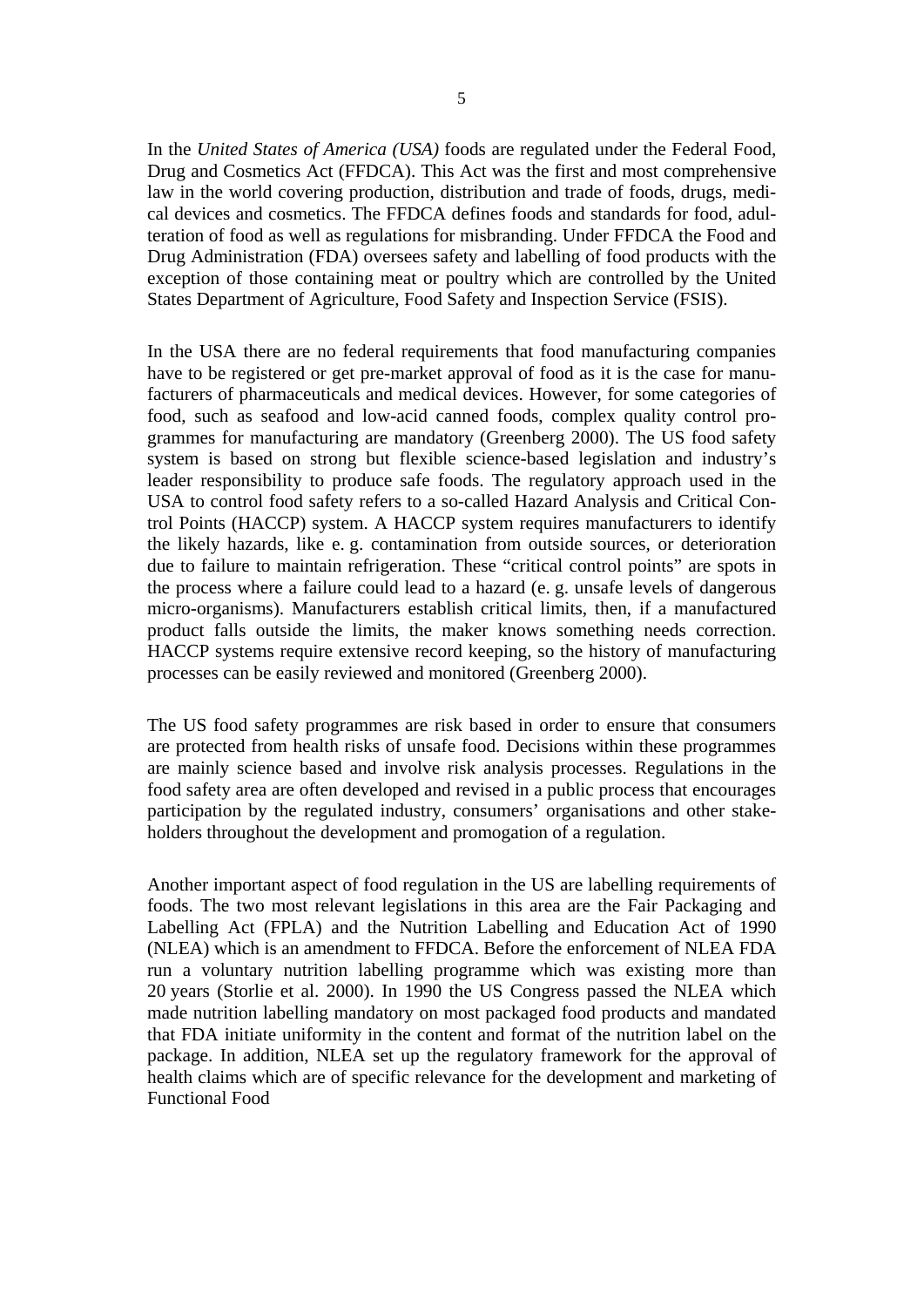#### *Character of innovations in the food industry*

Traditionally the food industry is regarded as a sector with low R&D intensity (Martinez & Briz 2000, Grunert et al. 1997, Christensen et al. 1996). Due to lack of statistical information concerning the personnel or financial resources devoted to R&D activities of the EU food industry the situation of the food industry in Germany is analysed as an example. In Germany, R&D personnel of the food industry reached around 2,300 in 1999 (BMBF 2002, 2000), representing around 0.4 % of all employees of the German food industry, compared to around 2.4 % in all industries in Germany (BMBF 2002). In 1999 the food industry in Germany spent around 210 million  $\epsilon$  for R&D activities (BMBF 2000) and was responsible for 0.6 % of all funds devoted to R&D activities of the German industry compared to 9.7 % regarding turnover and 8.6 % regarding employees (BMBF, 2000). Consequently in 1999 the R&D intensity of the food industry reached 0.4 % compared to 3.5 % in all industries in Germany (BMBF 2002). This low R&D intensity is supported by the EU CIS survey of 1996 in which the food and beverages industry had the lowest R&D intensity of all industrial branches of the manufacturing industry (Eurostat  $& DG$ Enterprise 2000).

Innovation activities in the food industry can be analysed on different levels and with differing methodological approaches. However, due to the missing bottleneck for food products there are high variations in the published figures concerning the number of new products in the European food industry. According to the CIS survey around 50 % of the EU food manufacturers in 1996 can be regarded as "innovators" (Eurostat & DG Enterprise 2000). The big differences concerning the published numbers of "new" food products can be illustrated for the example of Germany. While investigations which are based on the EAN code of the products<sup>1</sup>, counted almost 21,000 new food products in 2001 (Madakom 2001), other studies which try to consider products with a higher degree of novelty found much lower figures. According to these investigations the number of newly launched food articles decreased from around 1,600 at the beginning of the 1990s to around 1,050 products at the end of the decade (Deutscher Fachverlag 2001, Hermann 1997, Hermann et al. 1996).

The market research institute Datamonitor continuously collects information about product innovations of the food industry in more than 50 countries. An overview about the product innovations in Germany collected by this institute between mid 1999 and mid 2001 is given in table 1. During this period 1,579 new food products were introduced in the German market. The highest number of product innovations was observed in dairy, confectionery and non-alcoholic beverages (table 1), underlining the findings of the other studies. Around 56 % of the product innovations of 1999 to 2001 have been launched by large companies with more than

-

<sup>1</sup> In such surveys each product with a new EAN-code are considered as an "innovation", i. e. each modification e. g. in the packaging or other minor changes in the product design leading to a new EAN-code and thus to a new product.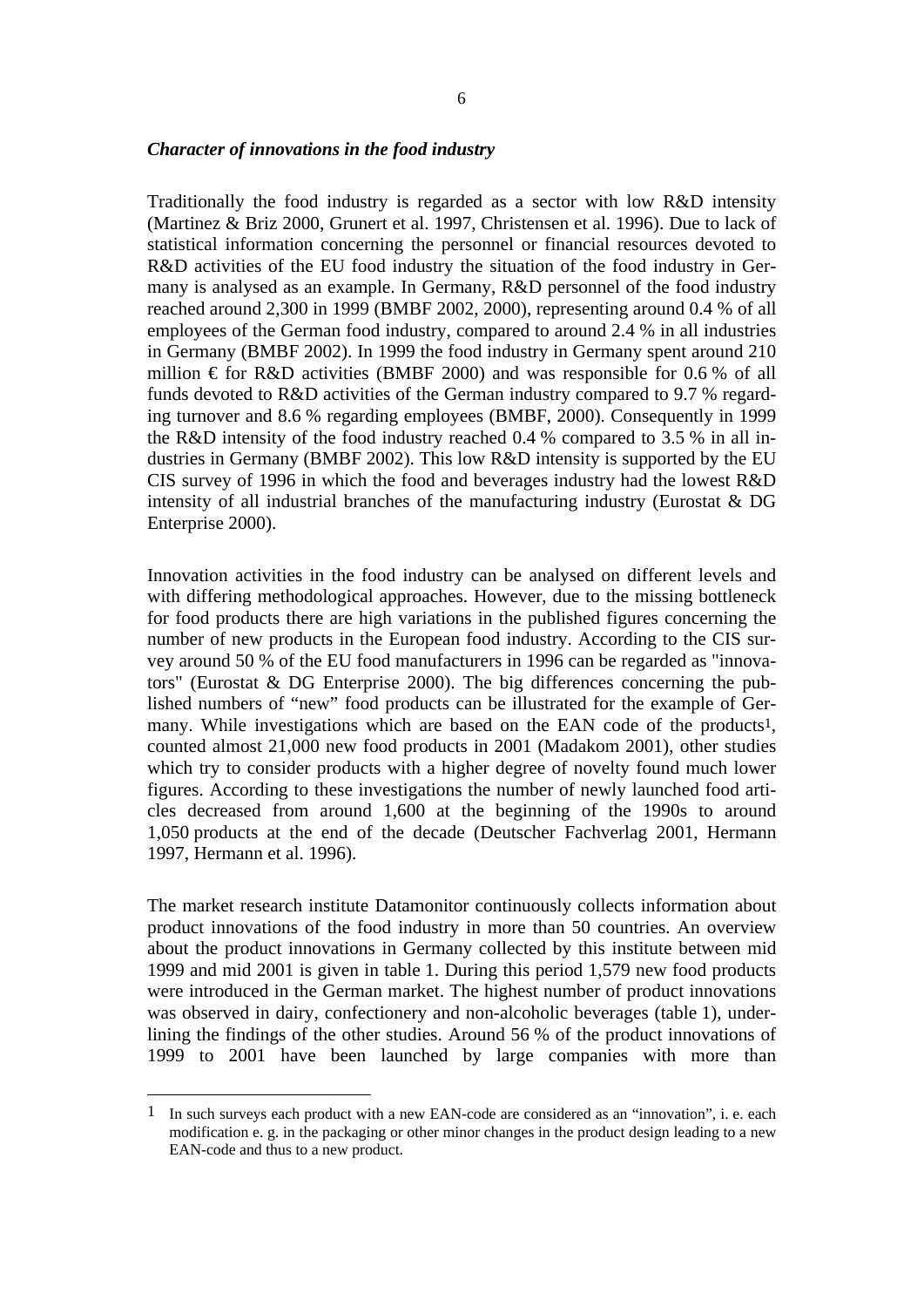500 employees (table 1). Regarding the different food categories, large companies showed a high relevance in innovations in baby food, sauces, frozen food and dairy products, whereas SMEs had a specific relevance in innovations in all types of beverages (table 1).

| Food                       | New products  |         | Large company |                   | <b>SME</b>    |                   |  |
|----------------------------|---------------|---------|---------------|-------------------|---------------|-------------------|--|
| category                   | <b>Number</b> | in $\%$ | <b>Number</b> | <b>Proportion</b> | <b>Number</b> | <b>Proportion</b> |  |
| Baby food                  | 44            | 2.8     | 44            | 100.0%            |               |                   |  |
| Dairy                      | 250           | 15,8    | 156           | 62.4 %            | 94            | 37.6 %            |  |
| <b>Bakery</b>              | 197           | 12.5    | 113           | 57.4 %            | 84            | 42.6 %            |  |
| Pasta and rice             | 19            | 1,2     | 10            | 52.6 %            | 9             | 47.4 %            |  |
| Confectionery              | 250           | 15,8    | 135           | 54.0%             | 115           | 46.0%             |  |
| Canned food                | 50            | 3,2     | 27            | 54.0%             | 23            | 46.0%             |  |
| Chilled food               | 69            | 4,4     | 41            | 59.4 %            | 28            | 40.6 %            |  |
| Frozen food                | 157           | 9,9     | 115           | 73.3 %            | 42            | 26.7 %            |  |
| Sauces                     | 52            | 3,3     | 39            | 75.0%             | 13            | 25.0%             |  |
| <b>Snacks</b>              | 42            | 2,7     | 22            | 52.4 %            | 20            | 47.6 %            |  |
| Hot beverages              | 67            | 4,2     | 25            | 37.3 %            | 42            | 62.7 %            |  |
| Non-alcoholic<br>beverages | 228           | 14,4    | 104           | 45.6 %            | 124           | 54.4 %            |  |
| Beer                       | 97            | 6,1     | 32            | 33.0%             | 65            | 67.0%             |  |
| Alcoholic<br>beverages     | 57            | 3,6     | 23            | 40.4 %            | 34            | 59.6%             |  |
| <b>Total</b>               | 1,579         | 100.0   | 886           | 56.1 %            | 693           | 43.9 %            |  |

Table 1: Product innovations in Germany 1999 to 2001

Source: Own investigations based on Datamonitor 2001

The same discrepancy in number of new food products which was illustrated for the German market can be found in the USA as well. The specialised magazine *New product news* (Dornblaser 1998) reported that the number of new food products introduced in 1995 and 1998 in the USA ranged from 13,000 to 16,000 food products. On the other hand, Marketing Intelligence Service Ltd. found that of around 11,000 new food products introduced in the US market in 1996 only 7.2 % featured innovations in formulating, positioning, technology, packaging or creating a new market (Messenger 1997). According to a more stringent classification of new products Ernst & Young found that instead of the more than 15,000 new food products, which are reported annually by *New Product News*, only 1,100 to 1,200 new products are introduced each year in the US food market, of which 22 % are new brands and 78 % are line extensions (Lord 2000).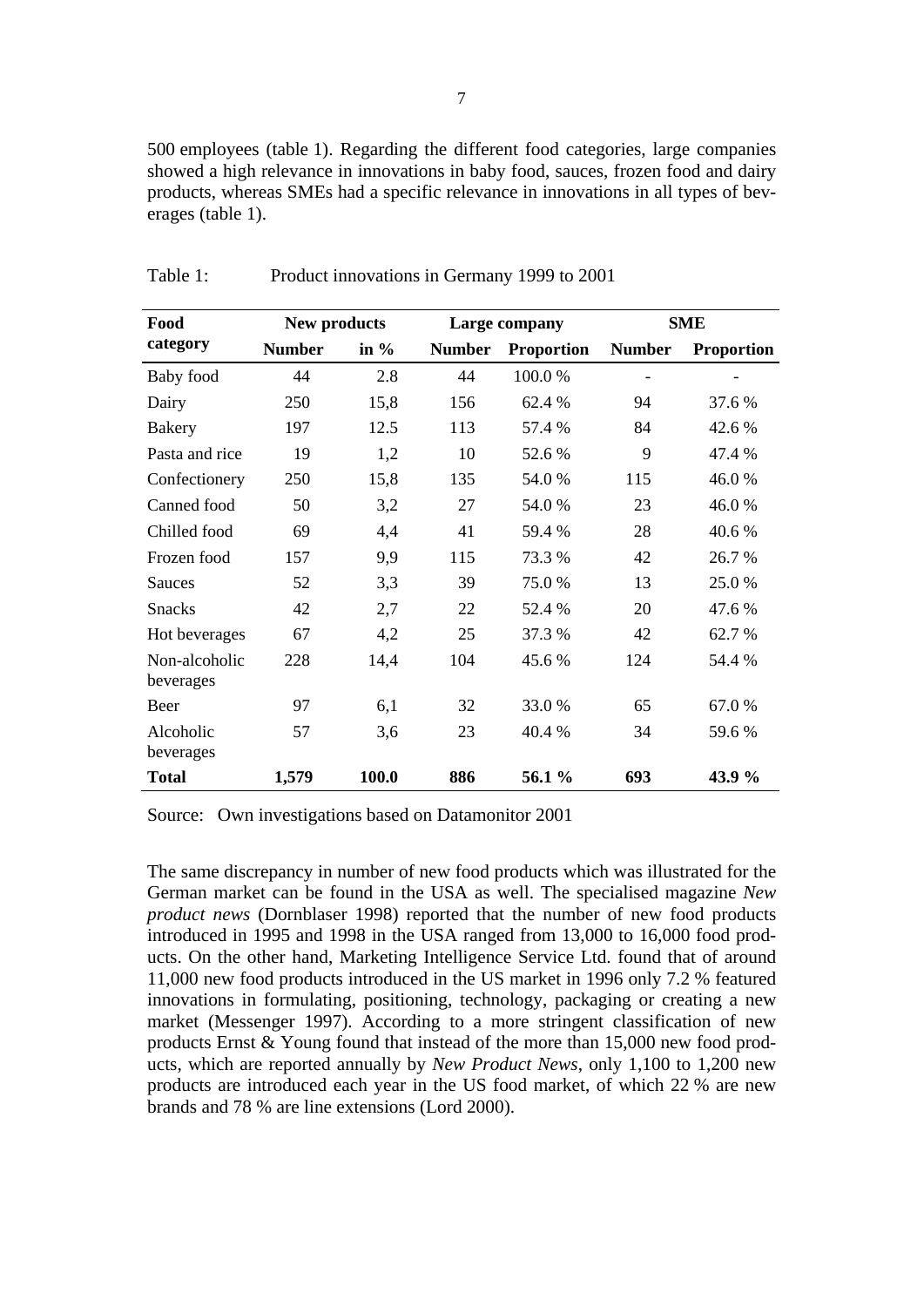Given the high number of product innovations in the food industry it is not surprising that a relatively high percentage of the newly introduced products only "survive" a limited period of time in the market. During 2000 and 2001 around 50 % to 67 % of the new products have been withdrawn within one year from the food retailing shelves in Germany, indicating the high competition in this field. After three years the "survival" rate of the new products tends towards the 25 % level (Madakom 2001). This high rate of product failure in food retailing is supported by other authors as well (Mehler 1997, Martinez & Briz 2000, Behr's Verlag 2002) and mainly caused by limited sales and shelve areas in food retailing and in tendency saturated food markets with low total growth rates in the EU.

High failure rates of launched food products can be found on the US market as well. The 1996 IRI Pacesetters report included estimates of the rate of new product success and failure and calculated that approximately 72 % of new products and 55 % of line extension fail. Another study which analysed the introduction of new products of 20 major US food companies in 1995 found that of the 1,935 new products introduced by these companies 174 were "new" and 1,761 were line extensions. These new items experienced a success rate of 52 % while line extensions had a 78 % success rate what equals to an overall success rate of 76 % (Lord 2000).

Given the high numbers of product and process innovations, several studies have shown that radical innovations are very rare in the food industry. Most innovations in the food industry can be characterised as incremental innovations or even imitations (Grunert et al. 1997). According to different studies, only around 3 % of the new products which were introduced in 1996 and 1997 in the German food market were assessed as "innovative", while 80 % were regarded as me-too products (Behr's Verlag 2002, Mehler 1997), and were also reported for the US and the Spanish food industry (Martinez & Briz 2000). Galizzi & Venturini (1996) attribute the incremental nature of food product innovation to constraints on the demand side. European consumers tend to be conservative in their food choices and may initially reject new products. Therefore, fundamentally radical innovations are a high risk for food manufacturing companies.

#### *Impact of regulation on innovation activities in the food industry*

In following part of the paper three very innovative fields in the food industry are analysed whether the existing regulatory framework has hindering or facilitating impacts on the development and introduction of new products: the use of genetic engineering approaches for food production and food processing, the field of healthoriented Functional Foods and organic food products.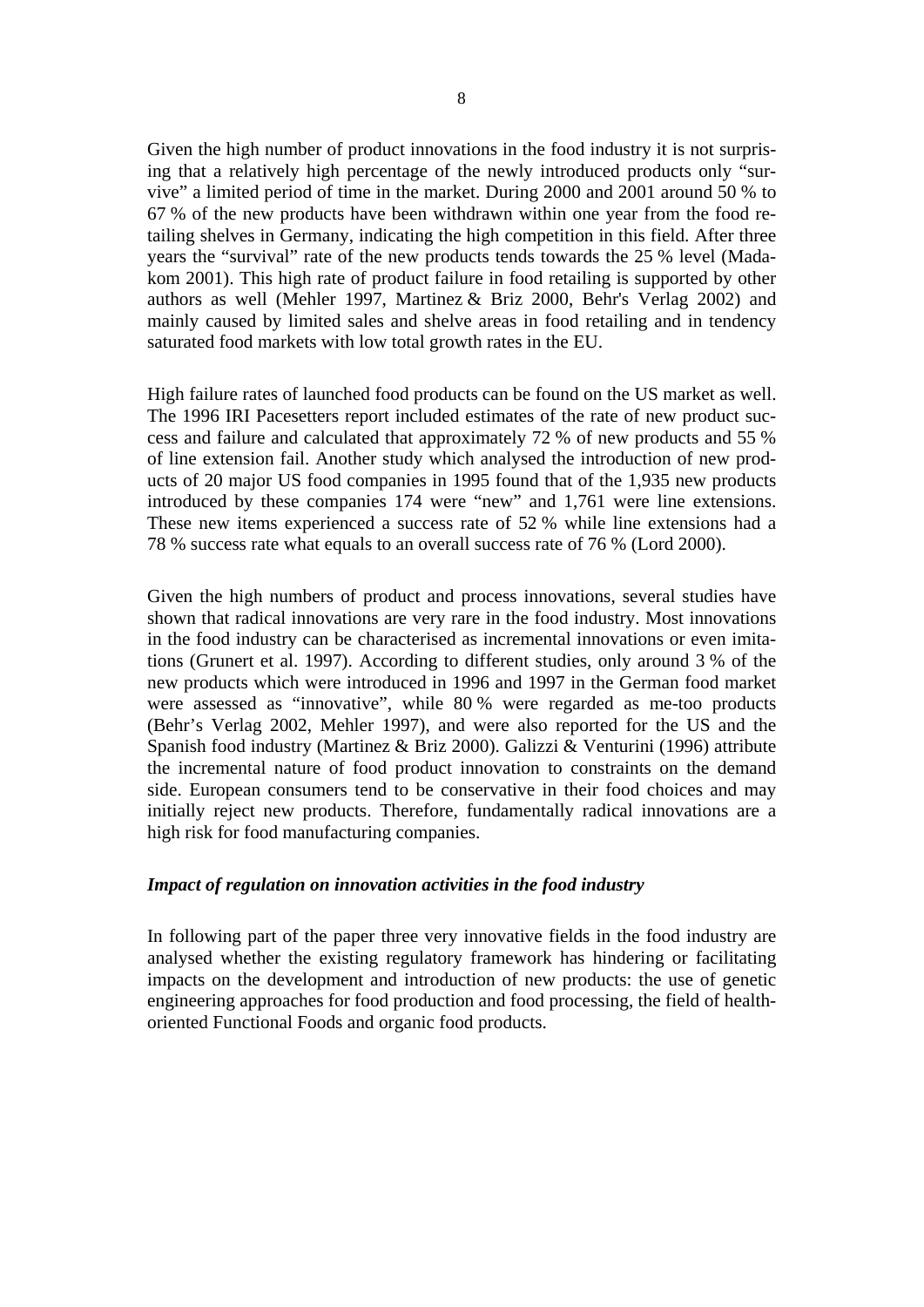#### *Genetically modified organisms (GMOs) and Novel Foods*

Since the mid 1990s genetically modified (GM) plants are marketed and cultivated which directly or via animal feed can enter the food chain. In addition, genetic engineering approaches are regarded by their protagonists as major tools to increase productivity and efficiency in food processing in future (Garza & Stover 2003), On the other hand, an intensive public debate is carried out globally concerning the safety of these approaches and derived novel foods as well as their socio-economic impacts (Otsuka 2003). Critics of genetic engineering see the potential that this technology may result in harm for the environment and human or animal health. In addition, the wider impacts of the use of genetic engineering in the agro-food sector on society as a whole are often questioned in the public debate (Menrad et al. 2003).

Since GMOs and derived novel food products represent new developments in the area of food production and food processing, there have been relatively restricted experiences with this type of products. Therefore, state authorities took specific activities to deal with potential risks of GMOs. The general targets of the respective legislations are to ensure human health when consuming GMOs or derived novel foods, to prevent or minimise potential harm of GMOs to the environment as well as to provide the necessary information in order to ensure the freedom of choice of consumers or users of such products. In particular, the EU policy related to GMOs was intensively influenced by the emergence of the BSE and other food crises during the 1990s, the public criticism and undermined trust in public authorities to adequately manage such crises in the sensitive area of food production and food processing as well as the low consumer acceptance of agro-food biotechnology (Loureiro 2003, Eurobarometer 2001, Gaskell et al. 2000).

The fundamental question which arises concerning regulation of GMOs is whether GM crops or other GMOs have to be acknowledged like conventional crops or organisms, and therefore it is sufficient to use the general legislation valid for such crops or organisms or whether it is necessary to adopt different and specific regulations for GMOs. In the USA GM crops are considered specific and different in terms of intellectual property rights since a patent can be granted to them but not to conventional crops. On the other hand, the introduction of GM crops in the environment and into the market follows the principle of "substantial equivalence" and therefore the same steps are required like for conventional crops (Esposti & Sorrentino 2002).

The EU takes the opposite approach concerning regulation of GMOs compared to the USA. Even after Directive 98/44//EC patents cannot be granted to GM crops, but they are protected by the same breeders rights acknowledged to conventional crops. In contrast to the US procedure, the EU approach for environmental release and market approval of GMOs follows a rather strict interpretation of the "precautionary principle". For this purpose specific regulations have been put into force dealing with GMOs which require different and often more complex procedures than for conventional products (Esposti & Sorrentino 2002).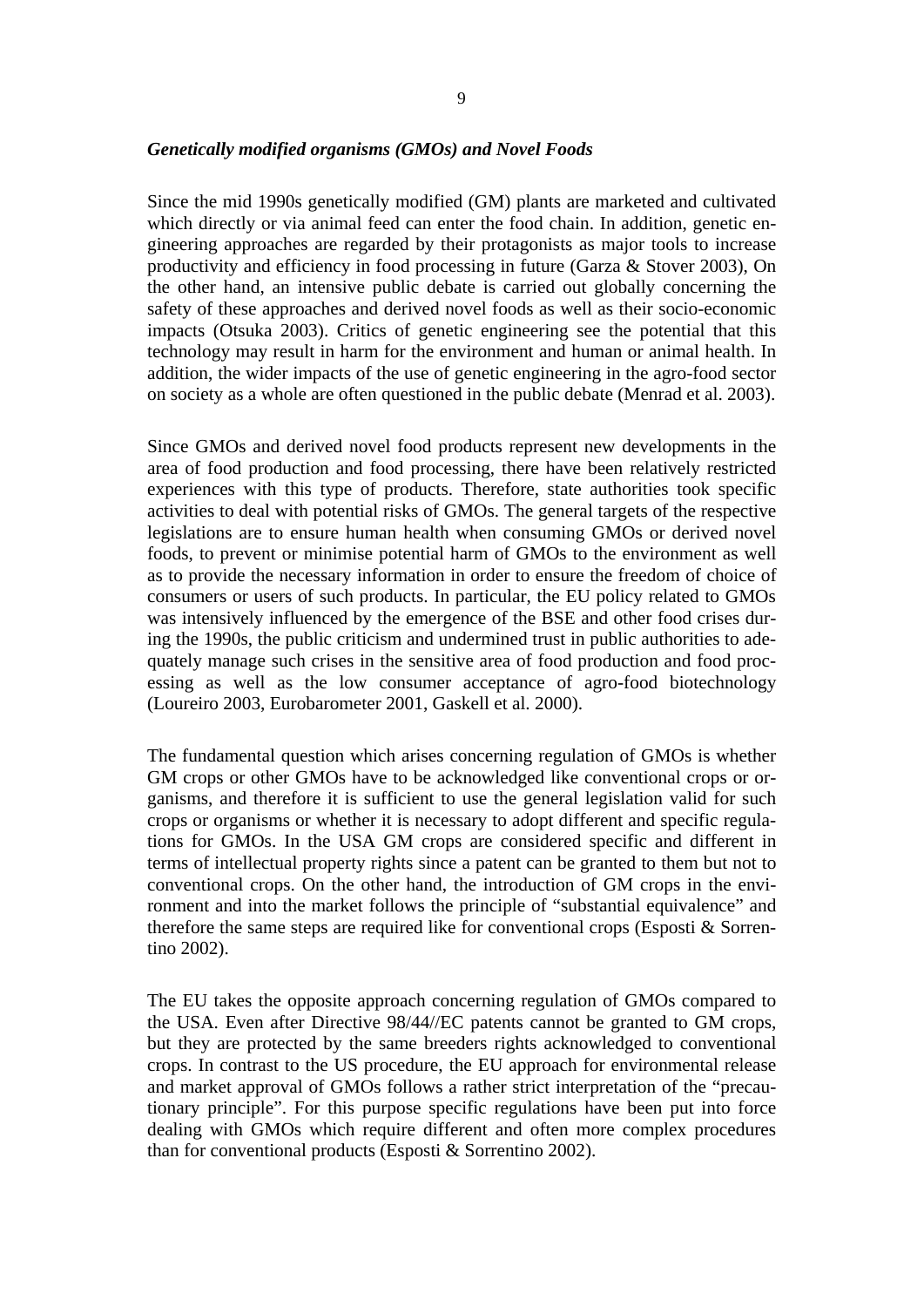GMOs have been regulated by the EU since the beginning of the 1990s. The EU Directives 90/219/EEC and 90/220/EEC were the first regulations which tried to establish a system for controlling R&D and commercialisation of GMOs in the EU. These regulations were designed to protect citizens' health and the environment, and addressed authorisation, labelling and traceability issues relevant for GMOs. Since its enpassment in the year 1990 Directive 90/220/EEC was criticised by different stakeholder groups. In addition, all notifications for market approval of agricultural GMOs raised concerns of one or several EU Member States during the 1990s (Sauter & Meyer 2000). Therefore, in June 1999 a de facto moratorium on commercialisation of GMOs was agreed by the Community's Council of Environmental Ministers to suspend all approval applications for GMOs until implementation of the revised Directive 90/220/EEC, in order to provide a more strict legal framework covering not only safety issues but also labelling and traceability of GMOs (Lheureux et al. 2003).

Directive 2001/18/EC on the Deliberate release into the environment of genetically modified organisms was passed in February 2001 which replaced Directive 90/220/EEC. This Directive modified the rules for environmental release and market approval of GMOs significantly by restricting market approval to ten years and the requirement of post-market monitoring of each GMO. In further regulations a tolerance level of 0.9 % is foreseen for adventitious admixture of GM material: food products which exceed this level have to be labelled accordingly. In addition, the European Commission has suggested labelling rules for GM derived novel foods irrespectively whether DNA or protein of GM origin can be found in the final product. Another area of intensive debate is to ensure co-existence between GM crops, conventional and organic farming as well as the question of liability in case economic damage results from admixture of gene flow (European Commission 2003).

In contrast to the EU, in 1992 the US Food and Drug Administration (FDA) outlined a policy that did not require the market approval for GM crops and placed the responsibility for investigating and reporting potential problems associated with GM foods to the companies. During this phase FDA recommended voluntary labelling of specific GM foods but opposed mandatory labelling of GM foods (FDA 1992). The practise of FDA was modified in 2001 when the Authority announced a mandatory notification by manufacturers for plant-derived bioengineered foods (FDA 2001). In 2003 the USA with Canada and Argentina decided to instigate an action at the World Trade Organisation (WTO) against the EU, due to the inability to sell GM crops and derived products in the EU and because of concerns about the impact of the EU de facto moratorium on GMOs on imports of such products by developing countries (Kinderlerer 2003).

In the EU there is still a broad pipeline of R&D activities related to agricultural and food GMOs which is fuelled by differing organisations like large multinational companies, SMEs, universities and non-university research institutions (Lheureux et al. 2003). However, EU publication intensity in plant biotechnology grew signifi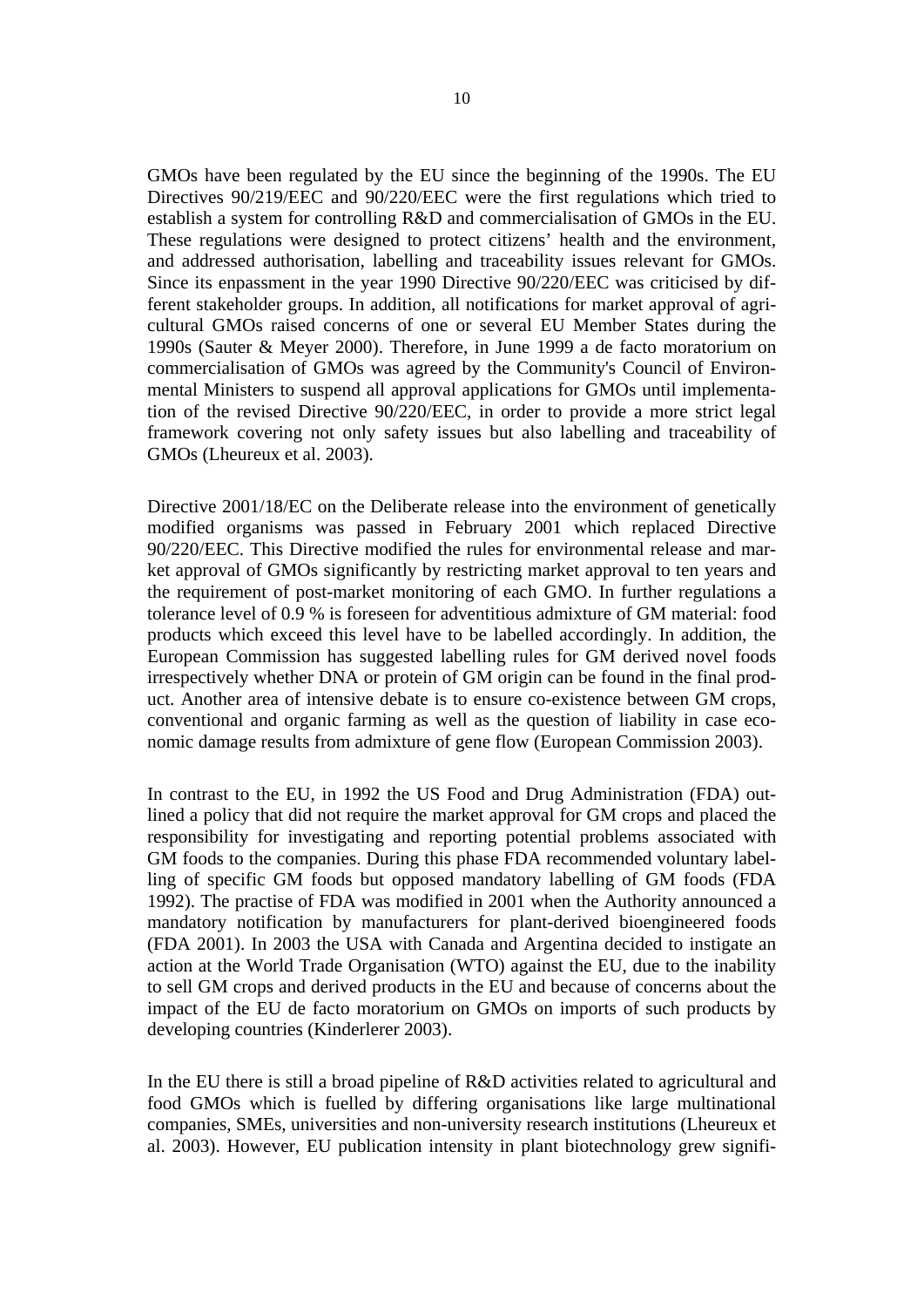cantly below average compared to other field of biotechnology (Reiss & Dominguez Lacasa 2003). In addition, field trials with GMOs have dropped by 76 % since the introduction of the de facto moratorium (Lheureux et al. 2003) and a significant number of companies mentioned in a survey carried out in 2002 that they have cancelled R&D projects related to GMOs in the last four years (table 2). Companies highlighted the unclear legal situation in the EU, high costs and time requirements for safety testing, low consumer and user acceptance of GM products as well as uncertain future market perspectives as main obstacles for GMO-related innovation activities in the EU (Lheureux et al. 2003). Although 14 GM plants have got market approval for the EU before 1998 (and 20 are awaiting market approval), only 20,000 to 25,000 hectares of Bt maize are commercially planted in Spain (Brookes 2003). Altogether, the impression arises that the de facto moratorium has had a negative impact on pre-market innovation activities related to GMOs in the EU (Menrad 2003b). This relates in particular to SMEs which often have given up such projects due to their limited financial and personnel resources.

| Cancelling of R&D projects related to GMOs in the last four years |
|-------------------------------------------------------------------|
|                                                                   |

|                                                                                             | Number of res- | <b>GMO</b> projects cancelled |                |  |  |  |
|---------------------------------------------------------------------------------------------|----------------|-------------------------------|----------------|--|--|--|
| <b>Institution</b>                                                                          | pondents       | <b>Yes</b>                    | N <sub>0</sub> |  |  |  |
| <b>SME</b>                                                                                  | 33             | 54.5 %                        | 45.5 %         |  |  |  |
| Large company                                                                               | 28             | 67.5 %                        | 32.5 %         |  |  |  |
| University institutes                                                                       | 44             | 25.0 %                        | 75.0 %         |  |  |  |
| Public research institutes                                                                  | $37^{1}$       | 21.6 %                        | 75.1 %         |  |  |  |
| Total                                                                                       | $165^{2}$      | 38.8 %                        | 60.6 %         |  |  |  |
| 1)<br>One respondent answered "Don't know"                                                  |                |                               |                |  |  |  |
| 2)<br>Other institutions are included, 3 questionnaires without an answer to this question. |                |                               |                |  |  |  |

Source: Lheureux et al. 2003

In contrast to the situation in the EU, field trials with GMOs did not fall significantly in the USA in the last six years. In addition, a high number of mainly herbicide and/or insect resistant GM plants have been approved for commercial use in USA and Canada (AGBIOS 2004). With almost 43 million hectares in 2003 USA also has the world-wide leadership concerning commercial cultivation of GM plants (mainly soybeans, maize and cotton) (James 2003), while in Canada particularly GM rapeseed is grown for commercial use.

The EU regulatory framework adopted during the 1990s has played an important, largely negative role for the development of GMOs in the EU in the last decade. During this time period increased regulatory oversight in agro-food biotechnology coincided with growing negative public opinion and diminished trust in public authorities and regulatory agencies. In this context companies regarded the "constantly changing regulatory environment" as one major constraint for R&D and commercialisation of GMOs in the EU. In particular the practical handling of the existing regulations was strongly criticised as being to slow, bureaucratic and caus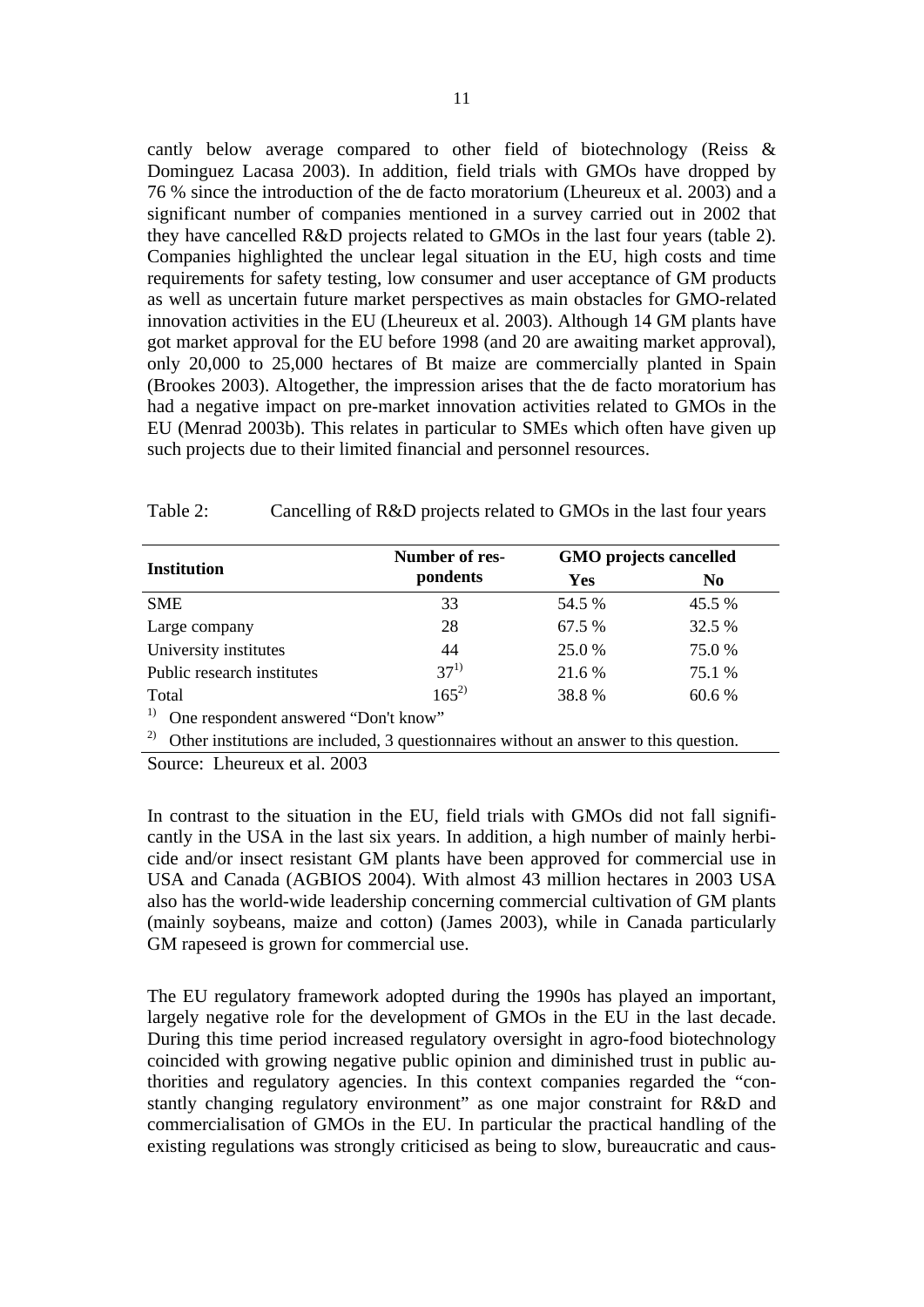ing extraordinary costs. Politics was criticised for not taking any clear decision regards GMOs (which will form a reliable planning basis for the companies) and periodically intervening in the regulatory processes.

Combining the findings of Lheureux et al. (2003) with the analysis of the performance of scientific publications in different subfields of biotechnology (Reiss & Dominguez Lacasa 2003) provides evidence, that the unclear legal situation with respect to the commercialisation of GMOs which emerged in the second half of the 1990s led to the cutting down of research activities in plant biotechnology which can be measured as decreasing scientific output. In more general terms, the unclear legal situation related to GMO on the commercial side seems to have a negative feedback on the science base. This could give reason for concern that once the legal environment would become more stable and/or more favourable for commercialisation of GMOs, the EU knowledge base would be less prepared to provide the required know-how.

The "proof of principle" of the differing GMO-related regulatory approaches of USA and EU cannot be provided so far since no consumer or user reactions which are based on purchasing behaviour can be measured in the EU. In this sense the case study on GMOs represents a field in which political decisions impede the functioning of the market mechanism, i. e. other areas of political intervention are regarded as being more relevant than innovation aspects. In addition, the GMO case represents a good example of the differing acceptance levels of risk and the handling of uncertainty which a society is willing to accept – what results in differing regulatory regimes and differing priorities of political actors.

### *Functional Food*

In addition to satisfy hunger and provide humans with the necessary nutrients, Functional Food is intended to provide additional benefits to consumers by preventing nutrition-related diseases and increasing physical and mental well-being of humans. For this purpose Functional Food contains specific "functional" ingredients to which particular effects on human health or well-being are attributed. These substances aim at reducing the risk of e. g. coronary heart disease, specific types of cancer, diabetes or osteoporosis which are amongst the most important causes for death in many industrialised countries (Menrad et al. 2000).

From a legal point of view, Functional Food is positioned in a transitional zone between food and pharmaceuticals. In the EU, its Member States and USA food and pharmaceutical products are subject to different regulation regimes and are – at least in the EU – regulated by differing relevant authorities. Another fundamental difference between these two product fields is the aspect that pharmaceuticals and other medicinal products require pre-market approval by state authorities, while EU and US legislation on foodstuffs (with a few exceptions like e. g. novel foods or food additives) leaves companies free to market their products, if they are safe and do not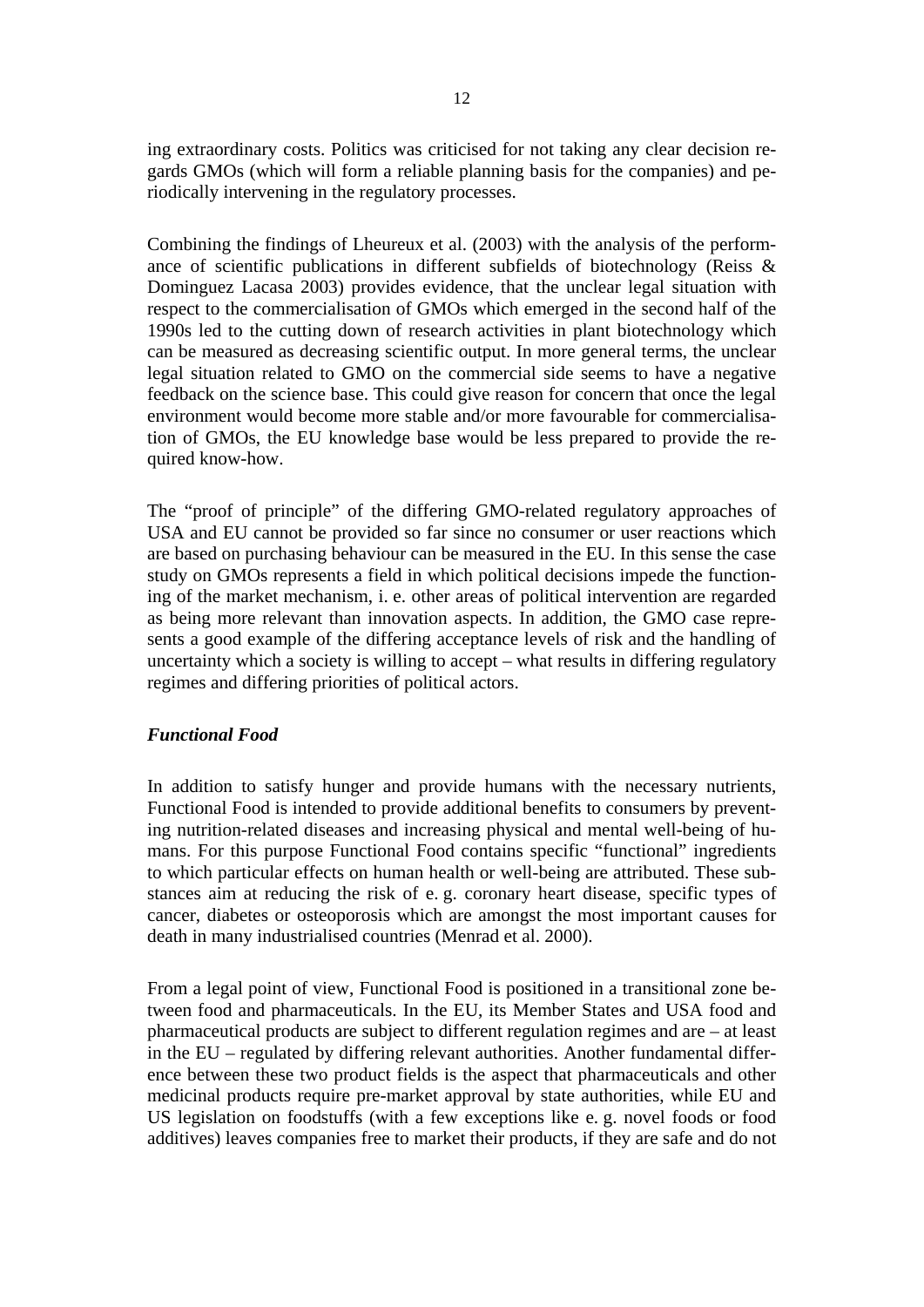mislead consumer and afterwards they are subject to post-marketing control by public authorities. Since Functional Food is positioned in a "grey zone" between these two areas, high uncertainty emerges both for commercial activities of companies as well as for consumers. Due to the novelty character of Functional Food, additional questions arise concerning the safety and efficacy of such products, the required testing and monitoring methods, their impact on consumers' nutritional behaviour as well as the institutional procedures and responsible authorities.

In the EU there exists no harmonised or specific regulatory framework nor a precise legal definition of Functional Food, i. e. the general regulations valid for food are relevant for Functional Food as well. However, there are differences in the practical handling of these general regulations with regard to Functional Food between the EU Member States (Groeneveld 2000) – what hinders the development of a common market for such products. Due to the absence of specific regulations, the socalled Novel Food Regulation (Regulation 258/97/EC) was used for single Functional Food products for applying for market approval in the EU in recent years. Another important bottleneck for Functional Food represents the fact, that there exists no harmonised legislation on health claims on Community level so far, what results in differences in the practical handling of such claims between the Member States (Menrad 2003a). Under the existing regulatory framework in the EU it is prohibited to attribute to any foodstuff the property for preventing, treating or curing a human disease or referring to such properties. The regulation on Nutrition and health claims proposed by the European Commission in July 2003 includes farreaching suggestions concerning the use and registration requirements of generic claims as well as for the requirements to approve specific health-related claims. In addition, it is foreseen to prohibit certain claims related to e. g. general well-being or slimming (European Commission 2003b).

In contrast to the EU situation, food manufacturers in USA can use about 13 generic claims to inform consumers about the health benefits of Functional Food products which have been approved by the Food and Drug Administration (FDA) since 1990 (Ringel Heller & Silverglade 2001). The regulatory framework for these activities was provided with the passing of the Nutritional Labeling and Education Act (NLEA) in 1990, which established mandatory nutritional labelling for food products in the USA but also set up the regulatory framework for the approval of health claims. In order to protect consumers from unproven health claims, the respective claims have to be supported by the totality of publically available scientific evidence and there must be "significant scientific agreement" among qualified experts. In addition to labelled food products, Functional Food is often marketed as a food supplement in the USA (Heasmen & Mellentin 2001).

Despite definition problems and highly varying market figures for Functional Food it can be concluded that the market of Functional Food (and interrelated food supplements) has developed faster and to larger market values in the USA compared to the EU. While the total US market of Functional Food is estimated to 15 to 20 billion US\$ (figure 1), what equals to around 2 % of the US food market (Marra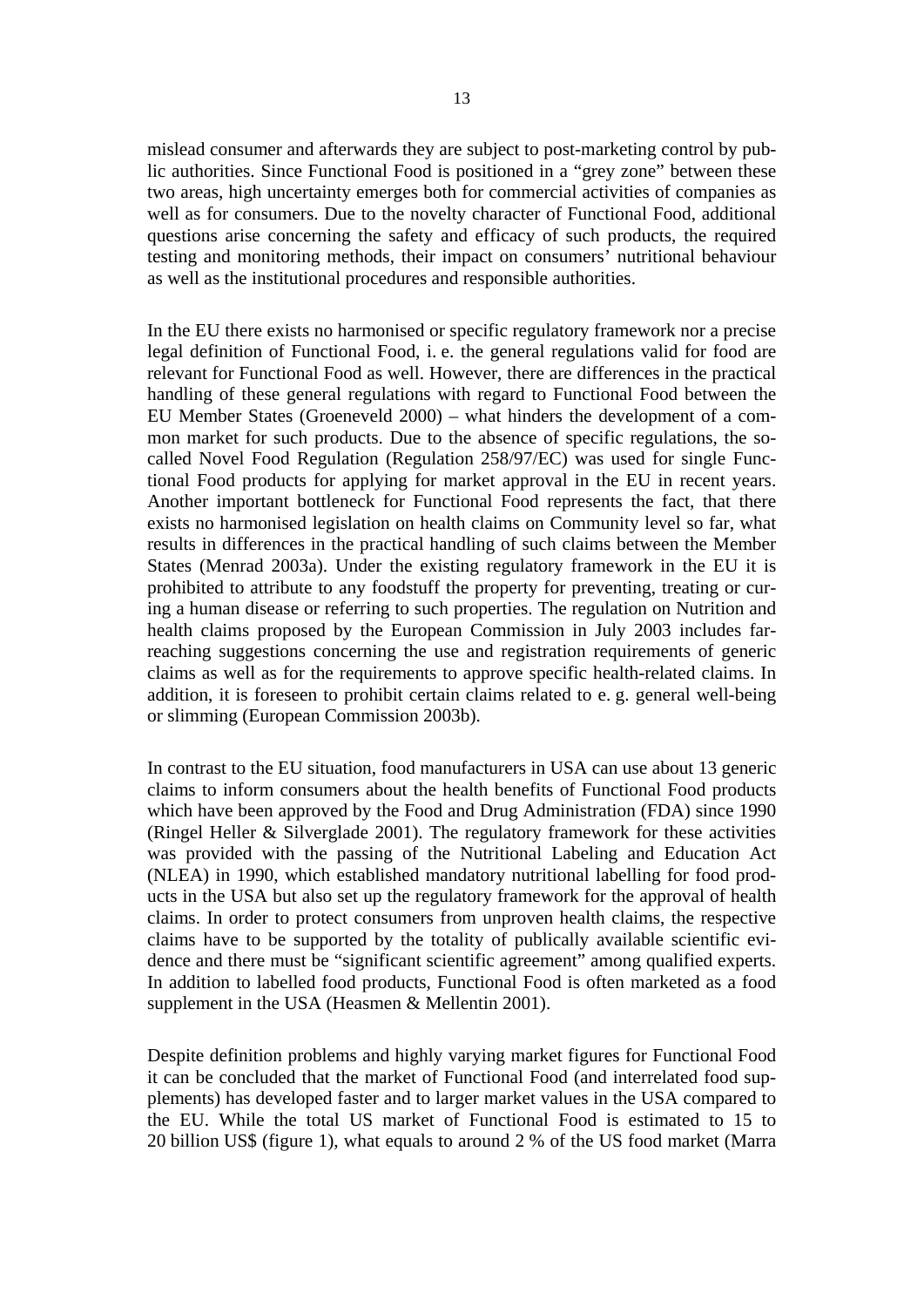2003, CMA 2002). The corresponding EU sales figures amount to around 4 to 8 billion  $\epsilon$  what equals to a Functional Food market share of below 1 % of the total EU food and drinks market. Within the EU, Germany, France, the United Kingdom and the Netherlands represent the most important markets for Functional Food, while Mediterranean consumers showed limited interest in this type of food in recent years. Important product categories of Functional Food in the EU are functional dairy products, ACE drinks and non-alcoholic beverages fortified with other functional ingredients, cholesterol-lowering margarine and a multiplicity of niche products mainly in confectioneries, bakery products, breakfast cereals or babyfood (Menrad 2003a, Hilliam 2000).





Source: Nutrition Business Journal 2001 cited in CMA 2002

According to the available future market estimations, it can be assumed that Functional Food will increase its market volume in the coming years considerably. Most market estimations assume that 3 % to 5 % of the food market represent the growth limit for Functional Food in Europe in the coming ten years (Menrad 2003a, Dustmann & Weindlmaier 2002). In this sense, Functional Food has a significant growth potential but will not develop to a mass market in future, i. e. it represents a multiniche market with a high number of limited product segments and very few highvalue product categories. The most important drivers of innovations in the field of Functional Food are scientific and technical developments in nutrition-related research, the interest of food companies to participate in growing segments of an almost stagnant food market as well as consumers' interest in innovative products supporting their health and well-being. So far, multinational food companies as well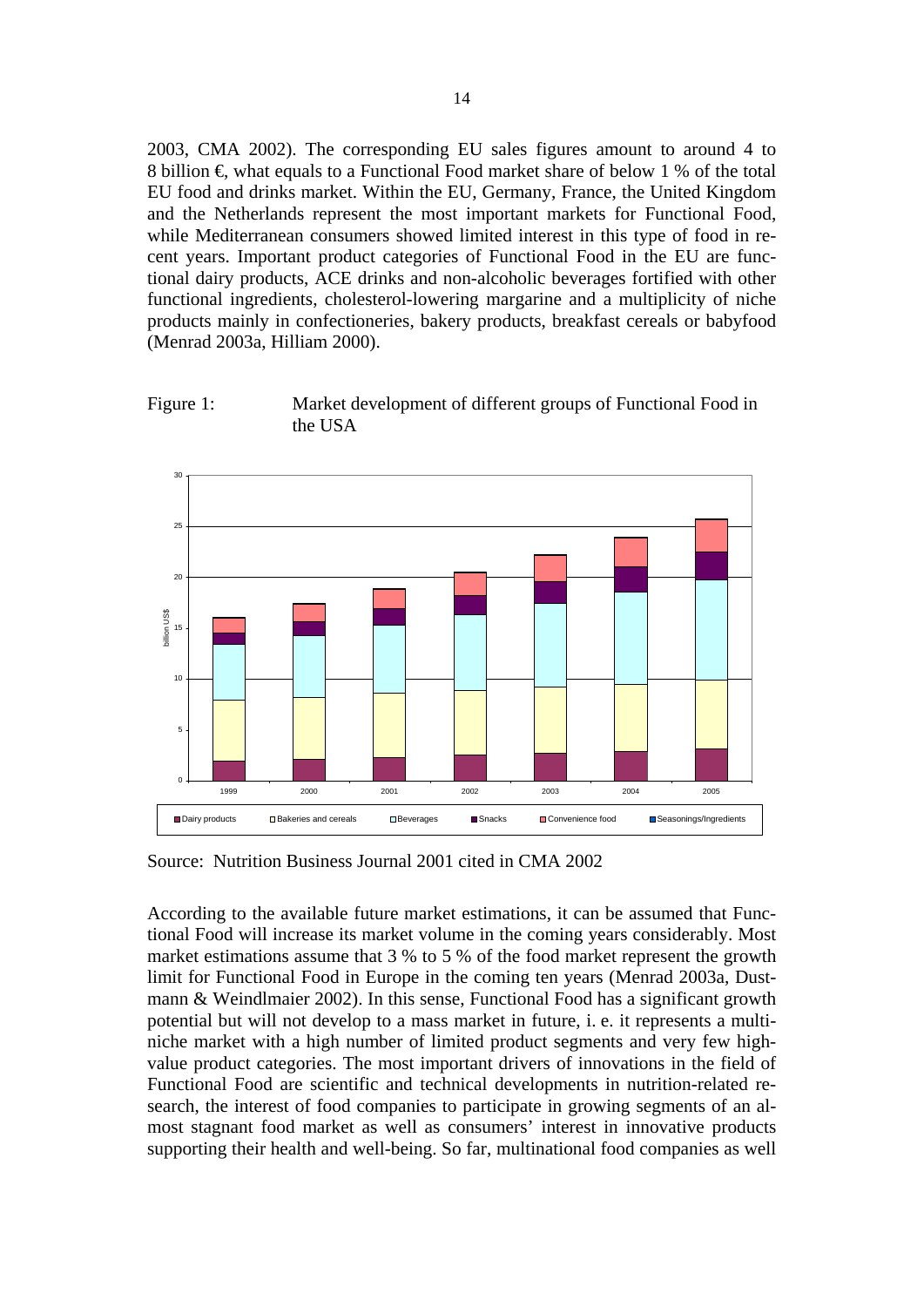as internationally acting food ingredient suppliers are best positioned to overcome specific challenges during the R&D and marketing process of Functional Food, while small and medium-sized food industry companies do only have limited opportunities in this field (Menrad 2003a)

A major bottleneck for the future development of Functional Food in the EU represents the unclear legal situation concerning procedure and factual requirements for market approval of such products as well as the use of health claims. This lack of a clear regulation and definition of Functional Food and non-harmonised procedures between the EU Member States impedes the potential growth of this market. Thus, the EU food industry cannot take full advantage of a potential growth segment in the mature and stagnating food market in the EU. In this sense, an important basic activity with a mid-term perspective is the clarification and standardisation of the regulatory status of Functional Food in the EU both for consumers and industrial companies as legal basis for economic activities (Menrad 2001).

#### *Organic agriculture and food production*

At the end of the 1980s both the EU and USA took initiatives to develop a specific regulatory framework for production, processing and trade of organic products. Major targets of the related policies were reducing costs of market stabilisation measures for conventionally produced agricultural commodities, supporting environmentally friendly ways of agricultural production and protecting consumers from being mislead in the area of organic foods (Lampkin et al. 1999). While the US policy focussed almost solely on defining standards for producing, processing, marketing and importing organic products (Greene & Kremen 2003), the European Commission followed a dual strategy which firstly supported conversion of conventional farms to organic agriculture by direct payment schemes and advisory assistance, and secondly improved market transparency by defining, implementing and controlling clear standards for production, processing and marketing of organic products (Lampkin et al. 1999).

Regarding timing of the respective legislation the USA took the leadership when passing the Organic Food Production Act (OFPA) in 1990 by the US Congress. However, it took more than ten years until with the National Organic Programme, which was published in December 2000, OFPA was fully implemented and nationwide standards for organic products were put into force in the USA (Greene & Kremen 2003). With Regulation 2078/92/EC a common regulatory framework was established for EU Member States to implement policies to support organic farming which was introduced in most countries in 1994 and 1995. An important part of this Regulation are direct payments for conversion to organic farming for which maximum rates eligible for co-financing by the EU are defined in the Regulation. Another important key element of EU legislation in the field of organic food products represents Regulation 2092/91/EEC which created a common legal definition for organic farming and the respective products, covering all EU Member States and trade with third countries. This Regulation required that all fresh and processed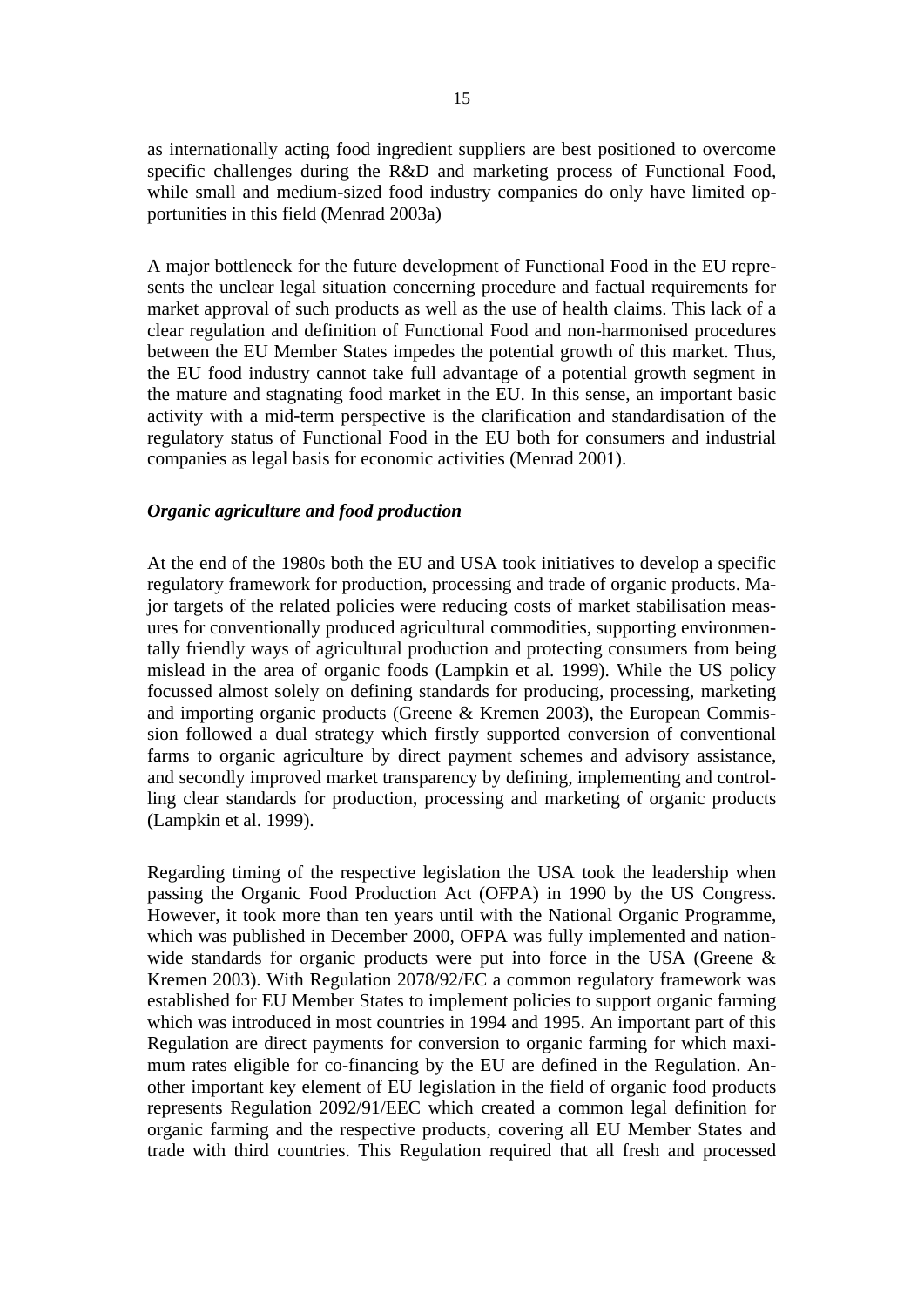products of plant origin must meet the organic standards defined in the Regulation and that producers and operators must submit their business activities to a publically-controlled inspection system. In 1999 analogous requirements were put into force for production and marketing of organic livestock products (Lampkin et al. 1999).

Both in the USA and in the EU the introduction of the organic food regulation has had a strong impetus for supply and demand of such products. However, EU farmers and food processors reacted faster and in much higher numbers in order to benefit from the market opportunities provided by organic foods. This can be illustrated by the fact that until 2000 around 2.1 % of all farms (figure 2) which operated 3.1 % of the total Utilised Agricultural Area of the EU (Organic Centre Wales 2003b) have converted to organic agriculture in comparison to 0.32 % of all US farms being organic in 2001 with 0.25 % of the operated farm area (USDA 2003, Yussefi & Willer 2003). In particular producers of plant products like fruits and vegetables, potatoes or cereals have increased organic production significantly during the 1990s, but at least in the EU production of organic livestock products like milk or eggs seems to grow at high rates in recent years (Hamm et al. 2002).

Figure 2: Number of organic and conventional farms in the EU 1990 to 2001



Sources: Organic Centre Wales 2003a**,** Yussefi & Willer 2003

Besides higher price premia for organic products, this much stronger increase of domestic organic production in the EU can be linked to the direct payments provided by the European Commission and national governments in order to support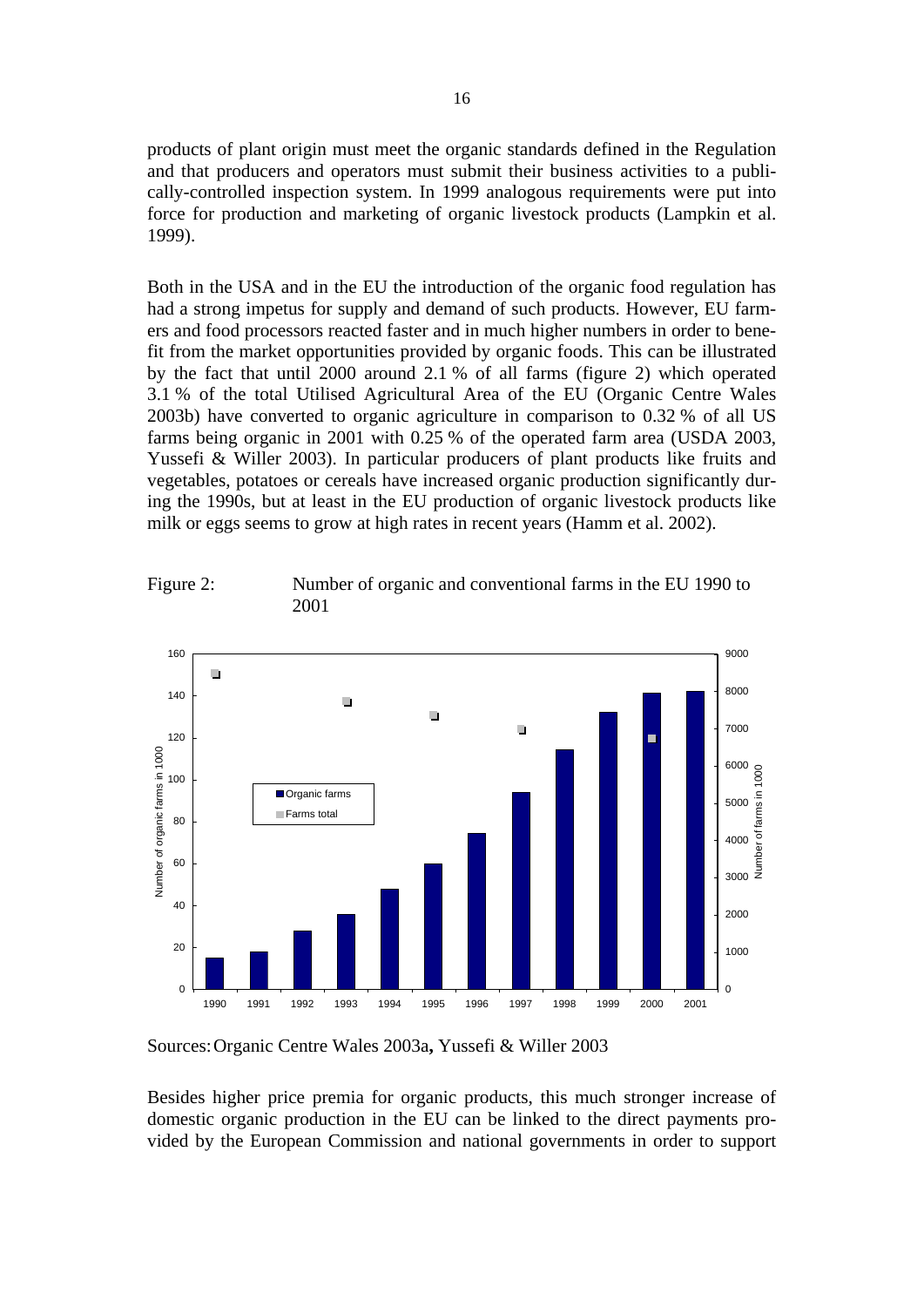conversion to organic agriculture. Since conversion of conventional farms to organic agriculture reduces natural yields significantly and often induces increasing production costs (at least in the first years after conversion), this step includes high technical, market-related and financial risks for farmers. In order to reduce uncertainty and risks associated with such a conversion process, it does not seems to be sufficient to solely reduce transaction costs on the market by introducing standards for organic products and inspection systems for controlling these standards (like it was the case in the USA), but additional financial incentives seem to be necessary to foster such a development – as it was implemented in the EU. It can be questioned how long such direct payments should be given to farmers willing to convert to organic agriculture.

|                 | Cereals                  | Potatoes                     | Vege-<br>tables          | Fruits | Milk                     | Beef | Eggs              |
|-----------------|--------------------------|------------------------------|--------------------------|--------|--------------------------|------|-------------------|
| Austria         | 10.2                     | 4.8                          | 6.1                      | 3.8    | 7.7                      | 3.5  | 2.7               |
| Belgium         | 1.5                      | 2.7                          | 1.1                      | 0.8    | 1.6                      | 0.8  | 0.6               |
| Denmark         | 14.5                     | 8.3                          | 12.8                     | 3.2    | 13.1                     | 3.0  | 11.9              |
| Finland         | 5.5                      | 2.3                          | 7.1                      | 1.6    | 0.6                      | 1.0  | 2.3               |
| France          | 1.7                      | 1.9                          | $\overline{\phantom{a}}$ |        | 0.9                      | 0.4  | 2.2               |
| Germany         | 4.7                      | 3.5                          | 3.6                      | 1.8    | 1.3                      | 3.1  | 1.9               |
| Greece          | 0.2                      | 0.0                          | 0.3                      |        | $\qquad \qquad -$        |      | 0.0               |
| Ireland         | $\overline{\phantom{a}}$ | $\overline{a}$               | $\overline{\phantom{a}}$ | -      | $\overline{\phantom{a}}$ |      | $\qquad \qquad -$ |
| Italy           | 5.3                      |                              | 0.3                      | 2.0    | 0.5                      | 0.1  | 0.6               |
| Luxembourg      | 3.0                      | 1.3                          | 0.4                      | 0.3    |                          | 0.6  |                   |
| Portugal        |                          |                              | 0.9                      | 1.2    |                          |      |                   |
| Spain           |                          | $\qquad \qquad \blacksquare$ | $\overline{\phantom{a}}$ |        | $\qquad \qquad -$        |      |                   |
| Sweden          | 9.7                      | 4.8                          | 4.3                      | 0.9    | 1.8                      | 1.0  | 2.1               |
| The Netherlands | 1.2                      | 6.0                          | 3.4                      | 0.5    | 1.6                      | 0.8  | 2.5               |
| United Kingdom  | 1.6                      | 0.7                          | 4.4                      | 1.9    | 1.1                      | 0.4  | 2.5               |

Table 3: Organic products in % of the total sales value of selected products in EU Member States in 2000

Source: Hamm et al. 2002

On the consumer markets, there is a fastly growing demand for organic products in the USA and EU. Although there are some difficulties concerning data availability, both markets are estimated to around 10 to 13 billion  $\epsilon$  with significant regional differences (Marra 2003, Yussefi & Willer 2003). In the EU "mature" organic markets in countries like Austria, Denmark, Sweden, Finland (with high per capita sales of organic products) can be observed parallel to "emerging" organic markets (e. g. in Greece, Portugal) (table 3). In most EU countries organic plant products achieve higher market shares compared to organic livestock products. For future growth of the organic market which is expected both in the USA and EU clear and reliable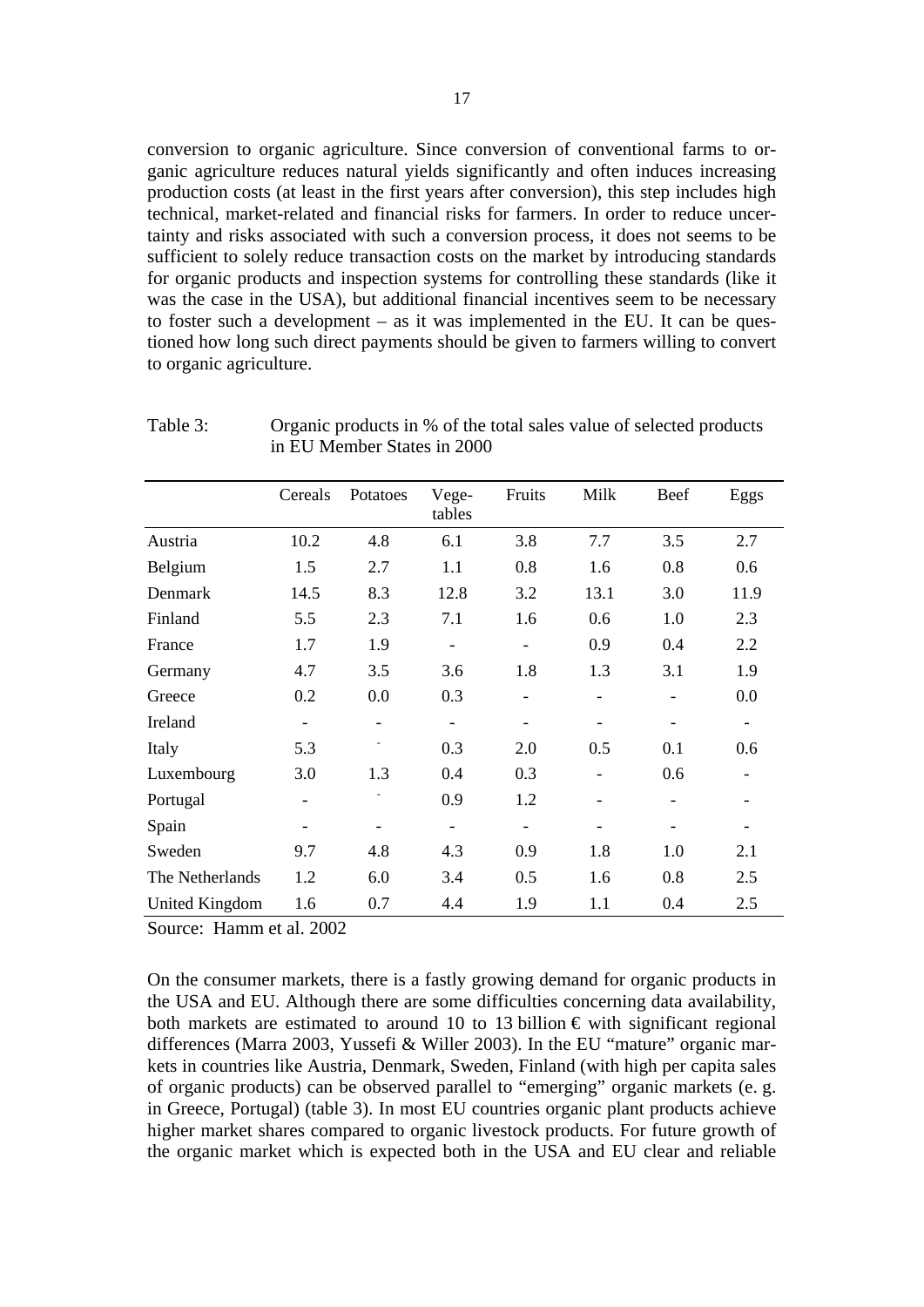standards for organic products and corresponding consumer information, increasing interest and activities of the processing industry as well as increasing sales in conventional supermarkets are regarded as key success factors. In this sense, the US and EU regulation provided the starting point for innovation activities in the organic food area which was rewarded by consumers in recent years.

#### *Empirical results of a survey of EU food processing companies*

In the following part of the paper empirical results among a survey of EU food manufacturing firms are presented which assess the current framework in the EU and its impact on innovation activities. In this context we differentiate only between the food and the other sectors, in order to characterise the specifics of the food sector. In total, we received completed questionnaires from more than 260 companies, thereof 20 food companies. The companies were randomly selected by using the commercial database of Dun & Bradstreet. At first, the companies were approached via fax or via mail and asked to fill out the questionnaire either online or to download a pdf-file and return the questionnaire via mail or fax. Secondly, two thousand companies active in the six sector above in further Member States and one thousand companies in the USA and Canada were sent a paper version of the questionnaire.

The response rate was rather low compared to other non-mandatory business surveys in Europe, because the complex issue of regulation and innovation within companies is not yet broadly acknowledged and taken into account, consequently there is very often no one explicitly responsible for this issue. In more than one third of the answers, the chief executive officer answered the questionnaire. The other answers stem from members of the R&D or from the members of the marketing department. Members of the legal department are almost not included in answering the questionnaire.

In Figure 3, we present a differentiation of the importance of regulations as hampering factors for innovation. Although governmental regulations are more severe obstacles for innovation than non-governmental regulations, we find in the food sector the highest values and the largest discrepancies to non-governmental regulations. Furthermore, in general the implementation of governmental regulations is a slightly more severe problem than the regulations themselves. Since there are rather different types of regulations, we have to differentiate more precisely between different types of regulations relevant for the development and introduction of new products and services. Figure 4 confirms that especially labelling and environmental regulations have a higher relevance for the food companies compared to the rest of the sample.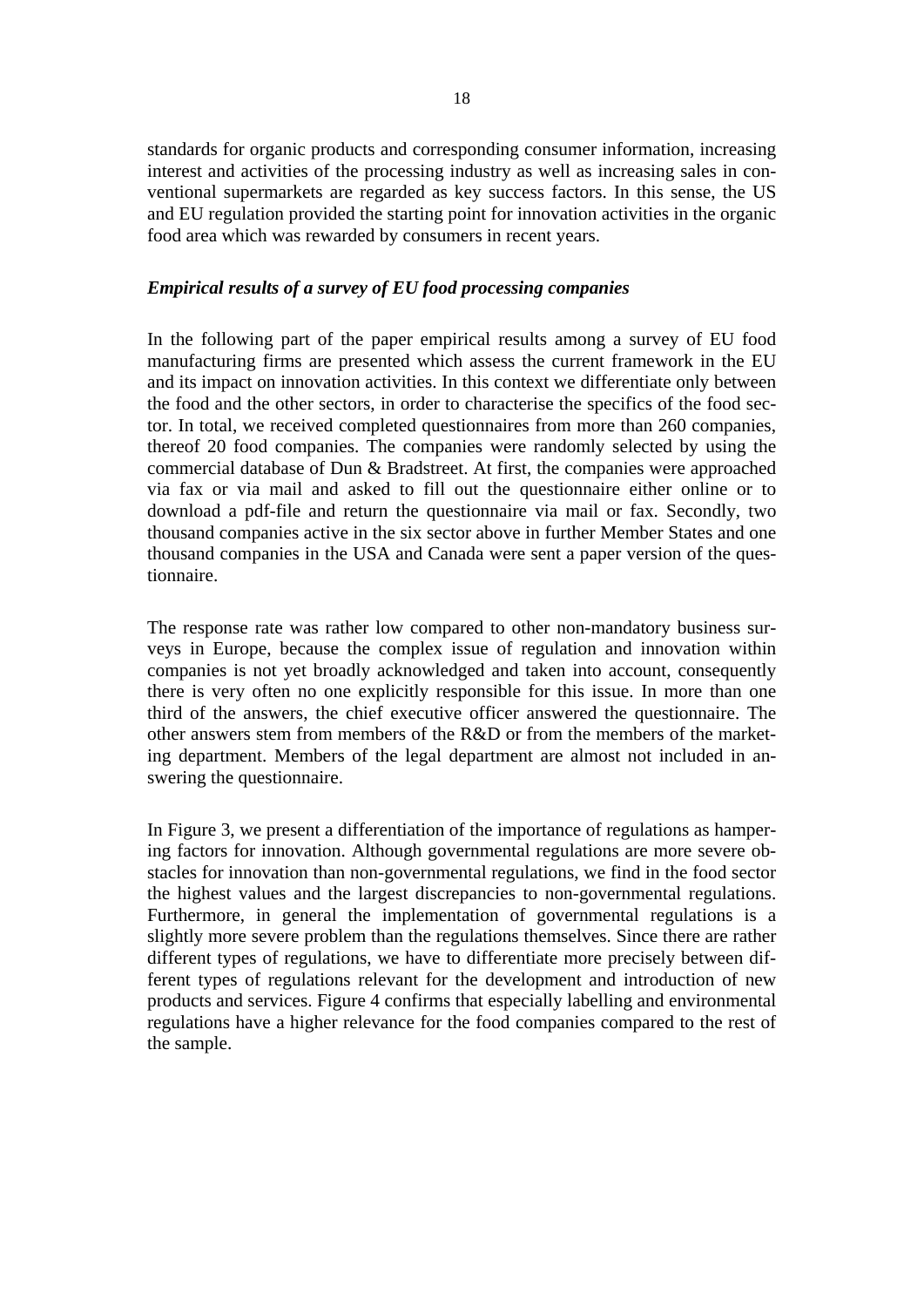



Source: Company survey of Fraunhofer ISI 2003

Figure 4: Importance of selected regulations relevant for new products and services differentiated by sector  $(1 = \text{very low importance to})$  $5 = \text{very high importance}$ )



Source: Company survey of Fraunhofer ISI 2003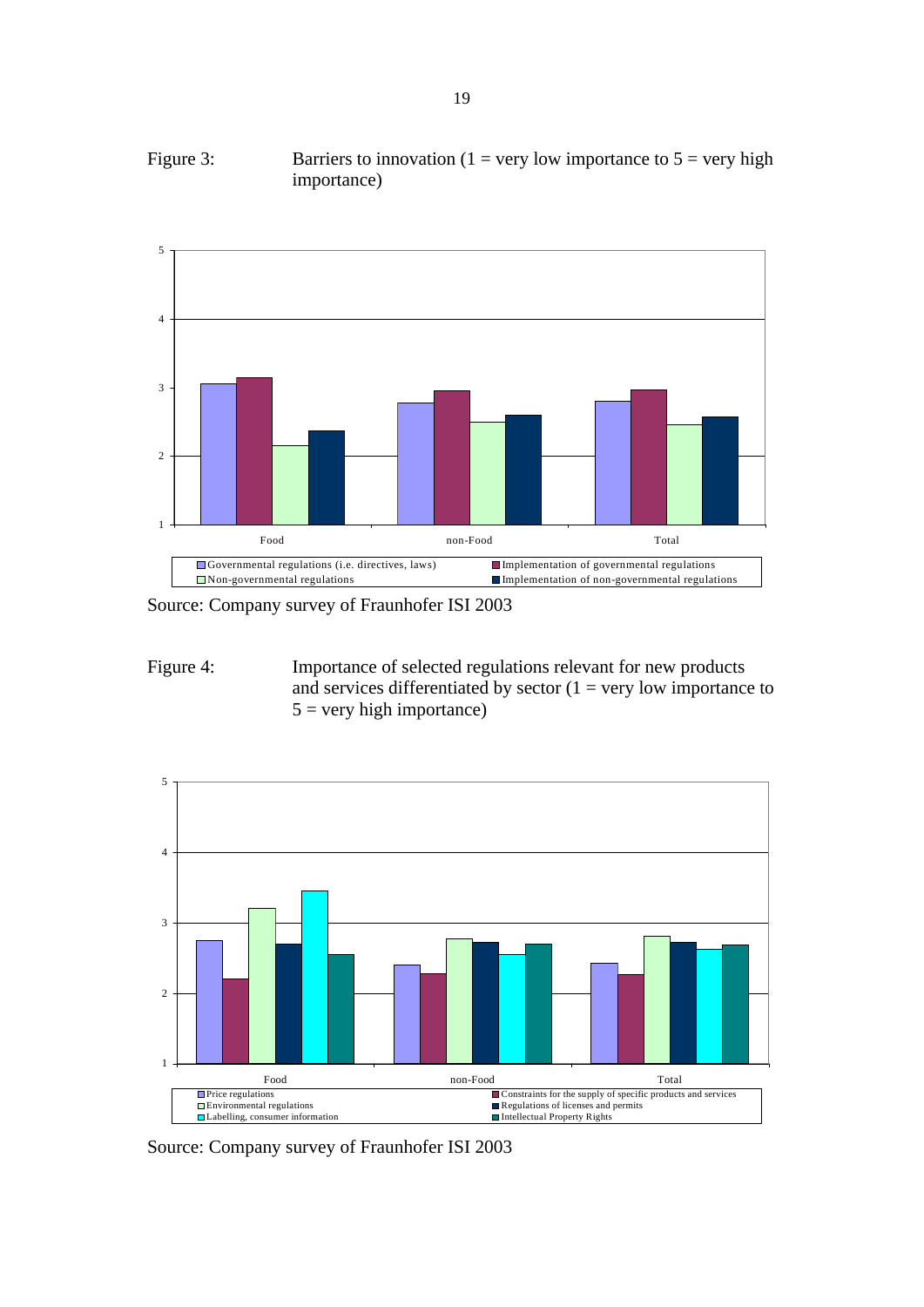Regulation may be a hampering factor for the development and market introduction of new products and services. However, regulation may also have a positive influence on these activities, by forcing firms to search for new products and services. Furthermore, regulation may create new opportunities for new products and services by providing an adequate framework. Based on this background, we asked the companies to assess whether those regulations in the direct context of introducing new products and services into the market, which have been assessed as important are more likely to have positive or negative impacts on these aspects.

In general, figure 5 confirms that the regulations relevant for the introduction of new products in the food sector have more negative and less positive impacts than for the rest of the sample. They have both not the positive impacts on legal security including liability claims, and they have more detrimental impacts on domestic and foreign market shares and on the costs and risks to introduce new products into the market. These results raise serious concerns regarding the regulatory framework for the food sector in the EU relevant for the introduction of new products.

Figure 5: Impacts of the regulatory framework relevant for the introduction of new products and services  $(-1)$  = negative impact to  $+1$  = positive impact)



Source: Company survey of Fraunhofer ISI 2003

### *Role of regulations for R&D and marketing of new products in the food industry*

The focus of innovation activities in the food industry has shifted in recent years. While in the past innovation activities of the food industry strongly depended on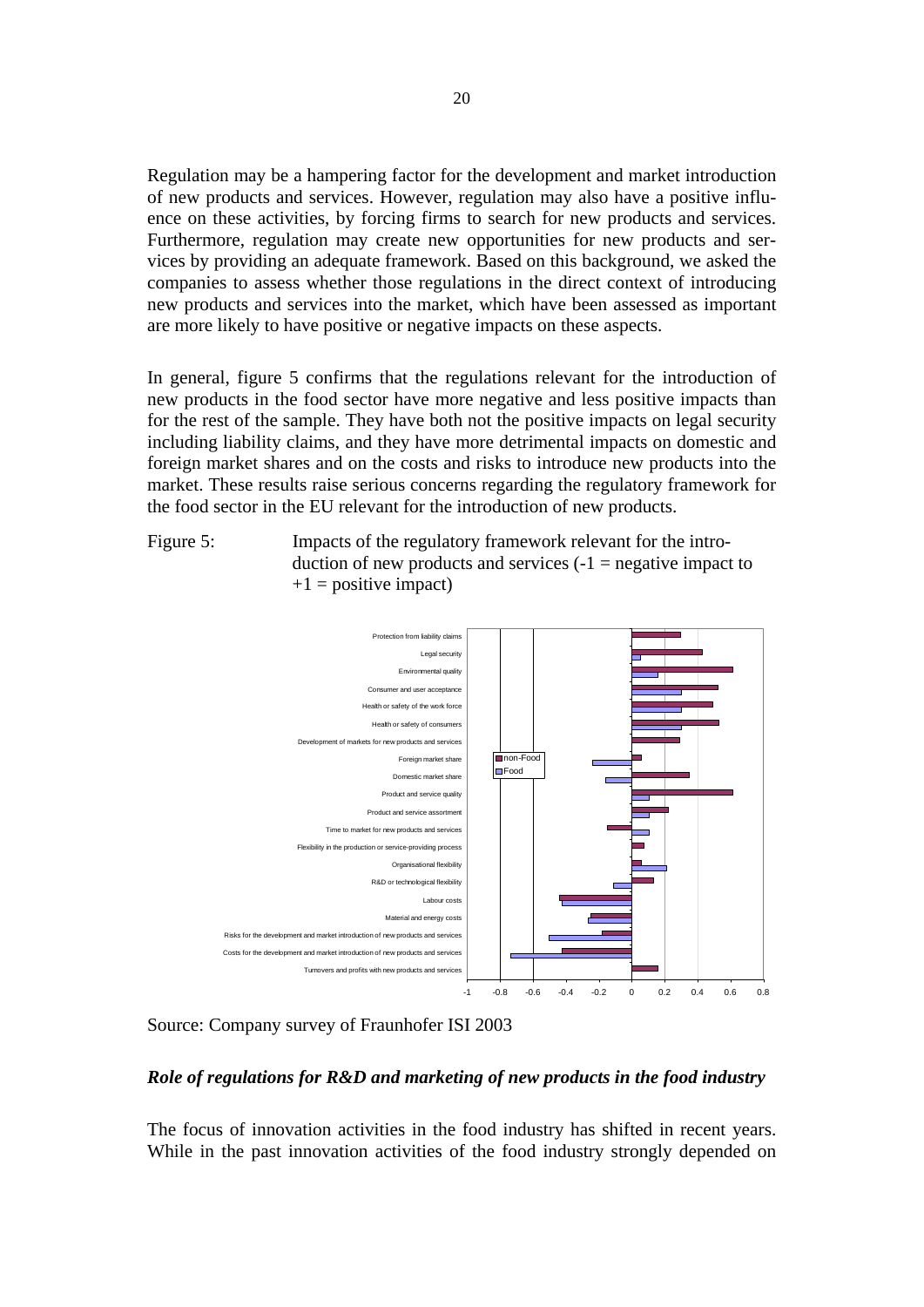technical developments in their supplying industries, currently innovation activities of the food industry are mainly demand-oriented what results in a high number of new or modified products which are often combined with process innovations. This shifting orientation of innovation activities can be observed in all three case studies in which demand-relating factors are important drivers for the R&D, market introduction and penetration of new products.

In the coming years the agro-food sector is confronted with multiple new scientific approaches and technical opportunities which often have an interdisciplinary character. However, in particular SMEs of the food industry are not well prepared to profit from these developments. Therefore, the creation and building-up of interfacing competencies as well as the establishment of new external knowledge and competence networks seems to be of strategic relevance for many companies of the EU food industry. In this context it is advisable to widen the knowledge base of external co-operations and include clients, retail companies, research institutes, specialised service companies as well as other companies of the food and supplying industries in such networks.

As illustrated in the Functional Food case, in many innovative fields with relevance for the food industry the political and regulatory framework conditions in the EU often do not keep pace with scientific and technical discoveries or developments on the demand side. This relates in particular to regulatory aspects in which intensive discussions and co-ordination activities are required between the different Member States. Such a situation of legal uncertainty or non-harmonised regulatory conditions between the different Member States often impedes innovation activities and may result in loss of market opportunities. In this sense, a clear and harmonised regulatory framework in innovative fields seems to be a necessary but not sufficient prerequisite for the development of new products or services. Such a situation of legal and regulatory certainty is in the interest of both industrial companies (as basis for commercial activities) and consumers (in particular for "credence goods"). In this sense there is need for clarification, harmonisation and implementation of regulations in the EU in particular for those innovative fields with relevance for the food industry in which consumers are interested in the respective products.

In particular in highly interdisciplinary-oriented innovation fields of the food industry (like Functional Food) the institutional organisation and administrative responsibilities impede innovation activities, since differing competent authorities with varying decision-making processes and procedures are responsible for the implementation, administration and control of existing regulations. In this sense, scientific and technical innovations require organisational changes which often take place with significant time delays. This is valid both for the EU as well as for the Member States. Therefore, a more flexible framework for regulations should be created for newly emerging innovation fields which can be jointly formed by public authorities and early innovators.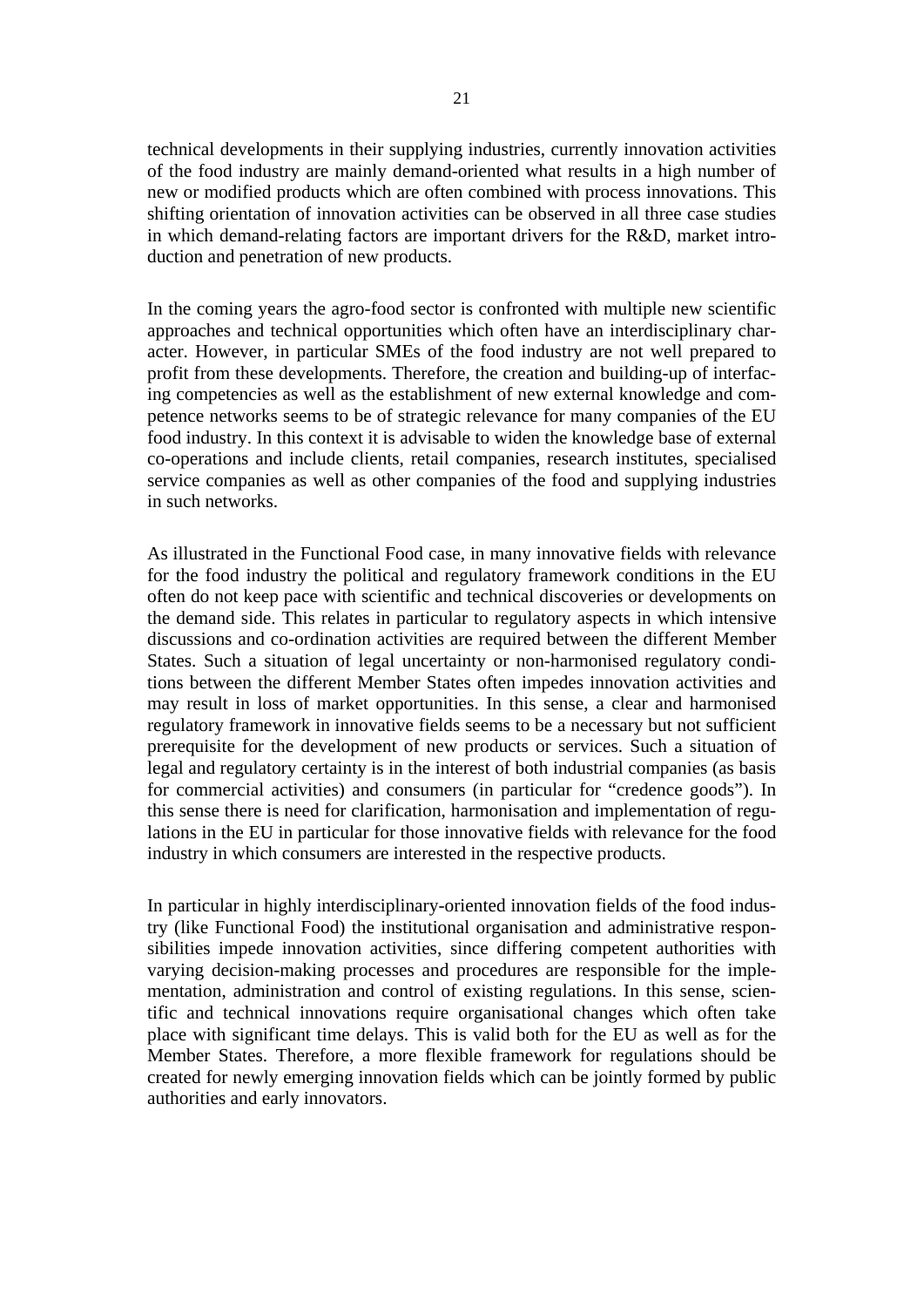As shown in the case study on organic food products, the definition of standards and the creation of labelling and control procedures does not seem to be sufficient for an early and fast take-off on the supply side. Although with these activities transaction costs are reduced on the market side, the high technical and marketrelated risks impede farmers to convert conventional farms to organic agriculture. In such a case time-restricted and adopted final incentives seem to be an adequate instrument to speed up the adoption of an innovation. Such financial payments can be justified because positive environmental effects and reduced costs for financing conventional agricultural production are expected by increasing the rate of organic farming.

The analyses in the case studies have identified the creation of interfacing competencies as one of the most relevant tasks for SMEs of the EU food industry in order to successfully carry out innovation activities in future. Therefore, national and international policies should not solely concentrate on stimulating knowledge generation with relevance for the food industry, but should have the additional target to support advances of the knowledge base of the food industry companies themselves. In this sense, political activities should be stronger targeted to the diffusion of new scientific approaches and technologies in the food industry than exclusively on the support of knowledge generation.

### *References*

Agriculture & Biotechnology Strategies (Canada) (AGBIOS) (2004): Global status of approved genetically modified plants. http://64.26.172.90/agbios/dbase. php?action=Synopsis

Behr's Verlag (2002): Viele Neuheiten sind Flops, in: Newsletter Food Ingredients & Sensorik, No. 2, p. 9

Brookes, G. (2003): The farm level impact of using Bt maize in Spain. Paper presented at the 7th ICABR Conference dated June 29th – July3rd, 2003 in Ravello

Bundesministerium für Bildung und Forschung (BMBF) (2000): Bundesbericht Forschung 2000. Bonn

Bundesministerium für Bildung und Forschung (BMBF) (2002): Faktenbericht Forschung 2002. Bonn

Centrale Marketing-Gesellschaft der Deutschen Agrarwirtschaft mbH (CMA) (2002): Functional Food – ein Regionalvergleich. Bonn: CMA

Christensen, J. L.; Rama, R.; Tunzelmann, N. V. (1996): Innovation in the European food products and beverages industry. Industry studies of innovation using CIS data. EIMS Project No. 94/111. Luxembourg: European Commission, DG XIII

Codex Alimentarius (2003): Current official standards. http://www. codexalimentarius.net/standard\_list.asp

Datamonitor (2001): Worldwide Innovations Network (WIN), http://www. datamonitor.com

Deutscher Fachverlag (2001): LZ Report 2001/2002. Markt- und Strukturzahlen der Nahrungs- und Genußmittelbranche. Frankfurt/M.: Verlagsgruppe Deutscher Fachverlag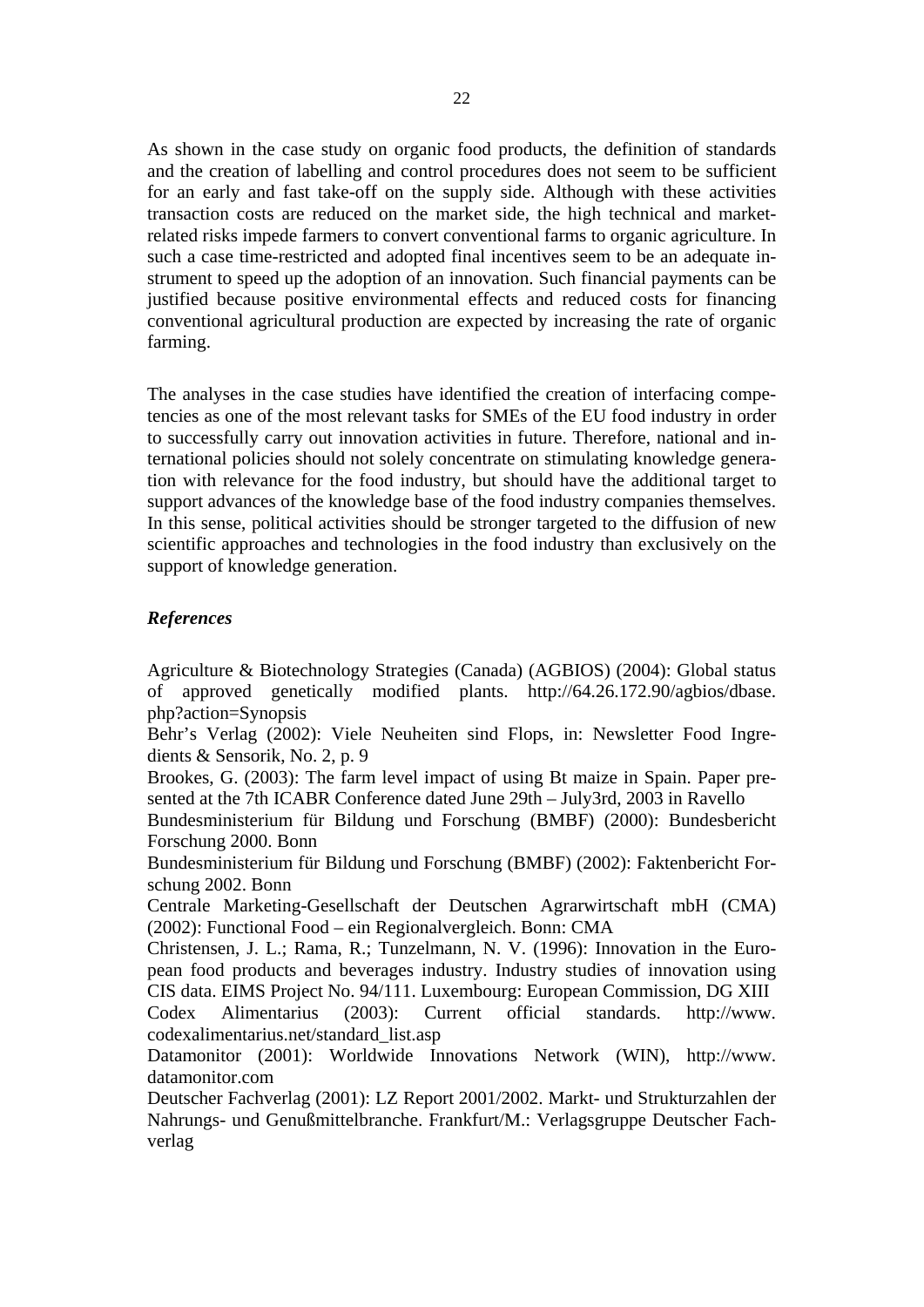Dornblaser, L. (1998): Out with the Good Stuff, in: New Product News, 34 (1), p. 14

Dustmann, H.; Weindlmaier, H (2002): Delphi-Studie zur Untersuchung der Herstellungs- und Absatzbedingungen funktioneller Lebensmittel in Deutschland. München: Forschungszentrum für Milch und Lebensmittel Weihenstephan, Technische Universität München

Eurobarometer (2001): GMOs and BSE – The European's view. Press release of December 2001. http://www.europa.eu.int/comm/research/press/2001/ pr2312en.html

European Commission (1997): Green paper: The general principles of food law in the European Union. http://europa.eu.int/scadplus/leg/en/lvb/ l21220.htm

European Commission (2000): White paper on food safety. http://www. europa.eu.int/scadplus/leg/en/lvb/l32041.htm

European Commission (2003): Commission recommendation of 23 July 2003 on guidelines for the development of national strategies and best practices to ensure the co-existence of genetically modified crops with conventional and organic farming. Brussels

European Commission (2003): Proposal for a regulation of the European Parliament and of the Council on nutrition and health claims made on foods. http://europa.eu.int/eur-lex/en/com/pdf/2003/com2003\_0424en01.pdf. Brussels

Eurostat; DG Enterprise (2000): Statistics on innovation in Europe. Luxembourg

Food and Drug Administration, Department of Health and Human Services (1992): Statement of policy: foods derived from new plant varieties, in: Federal Register 57, No. 104, May 29, 1992, pp. 22984-23001

Food and Drug Administration, Department of Health and Human Services (2001): Pre-market notice concerning bioengineered foods, in: Federal Register 66, No. 12, pp. 4706-4738

Galizzi, G.; Venturini, L. (1996): Product innovation in the food industry: nature, characteristics and determinants, in: Galizzi, G., Venturini, L. (eds.), Economics of innovation: the case of the food industry. Heidelberg: Physica-Verlag, pp. 133-156

Garza, C.; Stover, P. (2003): General introduction: the role of science in identifying common ground in the debate on genetic modification of foods, in: Trends in Food Science and Technology 14, pp. 182-190

Gaskell, G.; Allum, N.; Bauer, M. et al. (2000): Biotechnology and the European public, in: Nature Biotechnology 18, No. 9, pp. 935-938

Greenberg, E. F. (2000): Public policy issues, in: Brody, A.L.; Cord, J. B. (eds.): Developing food products for a changing market place. Lancaster, Basel: Technomic Publishing Company, pp. 465-475

Greene, C.; Kremen, A. (2003): US organic farming in 2000-2001: Adoption of certified systems. Agriculture Information Bulletin No. 780. Washington: USDA Economic Research Service, Resource Economics Division

Groeneveld, M. (2000): Funktionelle Lebensmittel – 2. Dokumentation zur aktuellen wissenschaftlichen Diskussion, Bonn: Institut für Lebensmittelwissenschaft und -information GmbH

Grunert, K. G.; Harmsen, H.; Meulenberg, M.; Kuiper, E.; Ottowitz, T.; Declerc, F.; Traill, W. B.; Göransson, G. (1997): A framework for analysing innovation in the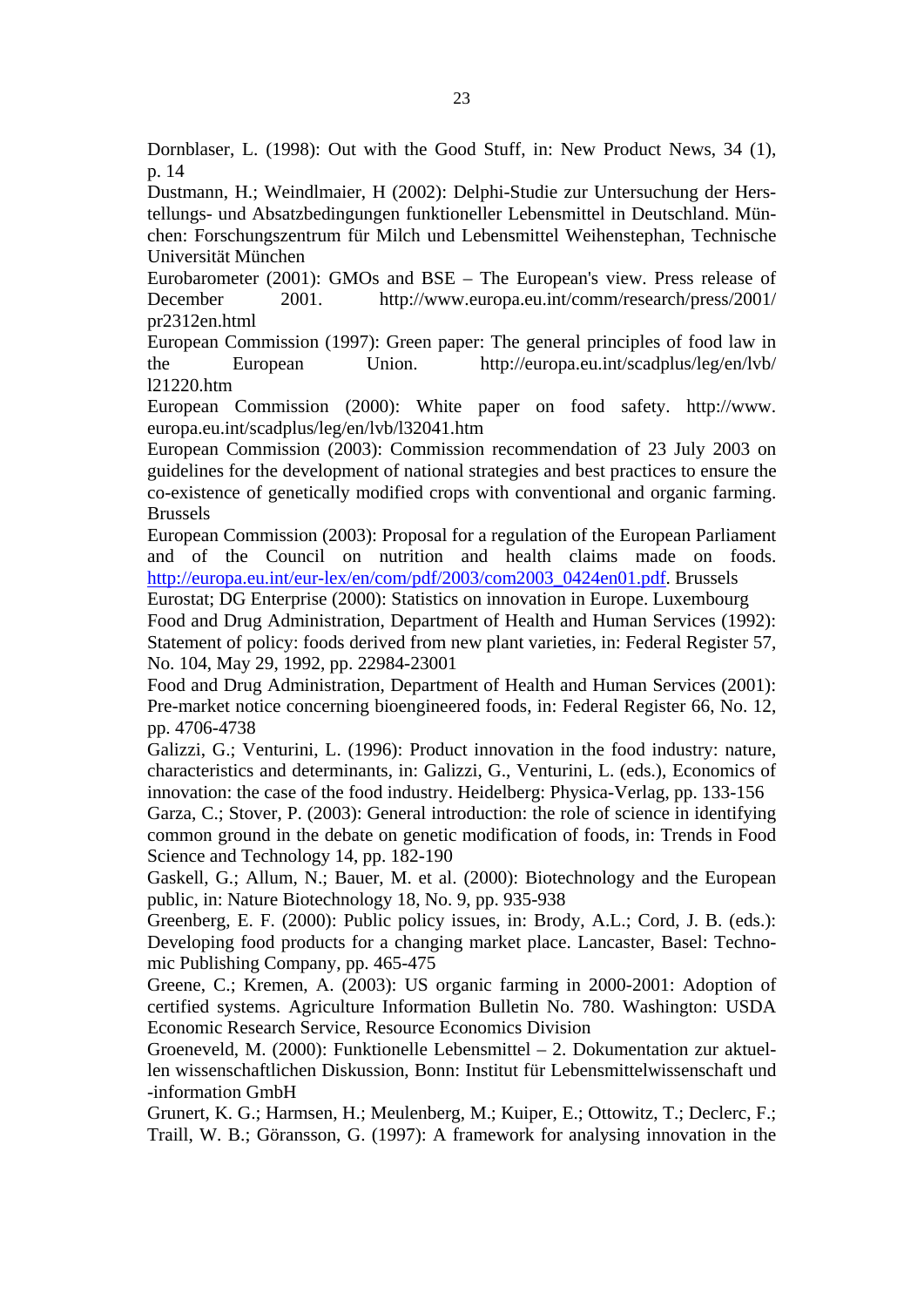food sector, in: Traill, W. B., Grunert, K. G. (eds.), Product and process innovation in the food industry. London: Blackie Academic & Professional, pp. 1-37

Hamm, U.; Gronefeld, F.; Halpin, D. (2002): Analysis of the European market for organic food. Aberystwyth: University of Wales Aberystwyth, School of Management and Business

Heasman, M.; Mellentin, J. (2001): The Functional Foods revolution. Healthy people, healthy profits? London and Sterling: Earthscan Publications Ltd.

Hermann, R. (1997): The distribution of product innovations in the food industry: economic determinants and empirical tests for Germany, in: Agribusiness 13, No. 3, pp. 319-334

Hermann, R.; Reinhardt, A.; Zahn, C. (1996): Wie beeinflußt die Marktstruktur das Marktergebnis? in: Agrarwirtschaft 45, No. 4/5, pp. 186-196

Hilliam, M. (2000c): Functional Food – How big is the market? in: The World of Food Ingredients No. 12, pp. 50-52

James, C. (2003): Global status of commercialized transgenic crops 2003. ISAAA Kinderlerer, J. (2003): The WTO complaint – why now? in: Nature Biotechnology 21, No. 7, pp. 735-736

Lampkin, N.; Foster, C.; Padel, S.; Midmore, P. (1999a): The policy and regulatory environment for organic farming in Europe, in: Organic Farming in Europe: Economics and Policy. Volume 1. Stuttgart: Department of Farm Economics, University of Hohenheim

Lheureux, K.; Libeau-Dulos, M.; Nilsagard, H.; Rodriguez Cerezo E.; Menrad, K.; Menrad, M.; Vorgrimler, D. (2003): Review of GMOs under research and development and in the pipeline in Europe. Seville: Institute for Prospective Technological Studies; Karlsruhe: Fraunhofer Institute for Systems and Innovation Research

Lord, J. B. (2000): New product failure and success, in: Brody, A.L.; Cord, J. B. (eds.): Developing food products for a changing market place. Lancaster, Basel: Technomic Publishing Company, pp. 55-86

Loureiro, M. L. (2003): GMO food labelling in the EU: Tracing "the seeds of dispute", in: EuroChoices 2, No. 1, pp. 18-23

MADAKOM (2001): Innovationsreport 2001. Hits, Flops und Trends im deutschen Lebensmittelhandel. Neuwied: Madakom GmbH, Köln

Marra, J. (2003): Consumer health and wellness attitudes, in: Innova, May/June 2003, pp. 16-18

Martinez, M. G.; Briz, J. (2000): Innovation in the Spanish food and drink industry, in: International Food and Agribusiness Management Review No. 3, pp. 155-176

Mehler, K. (1997): Neuheitendruck. Die große Last, in: Lebensmittelzeitung Spezial: Feuerwerk der Ideen, No. 3, pp. 10-12

Menrad, K. (2001): Innovations at the borderline of food, nutrition and health in Germany – A systems' theory approach, in: Agrarwirtschaft 50, No. 6, pp. 331-341

Menrad, K. (2003a): Market and marketing of Functional Food in Europe, in: Journal of Food Engineering 56, pp. 181-188

Menrad, K. (2003b): The impact of regulations on the development of new products in the food industry. Karlsruhe: Fraunhofer Institute for Systems and Innovation Research (ISI)